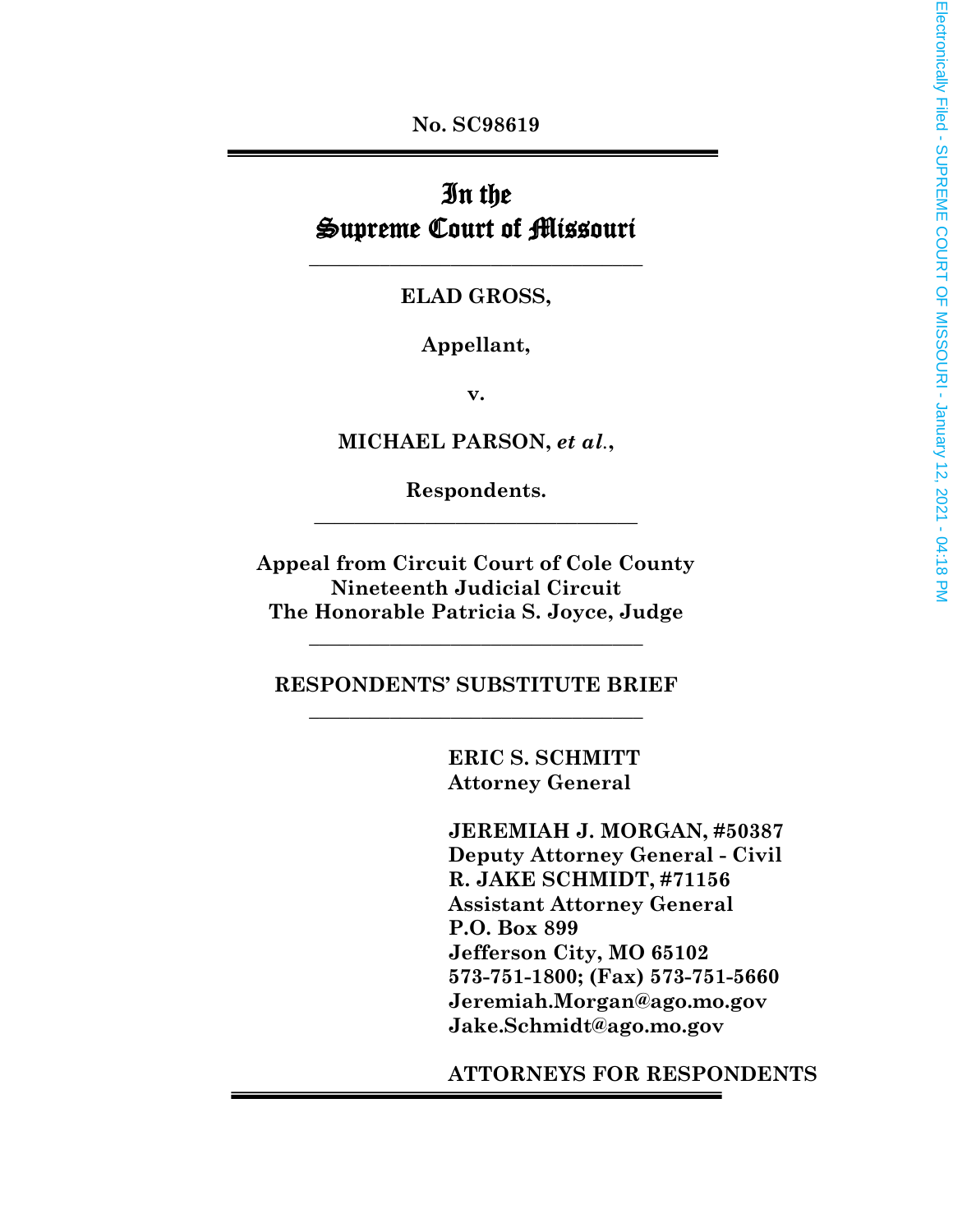# **TABLE OF CONTENTS**

| I.<br>The Governor's Office Complied With the Sunshine Law by Providing<br>an Estimate of the "Actual Cost" and Required "Research Time" as<br>Well as Minor Redactions of Closed and Privileged Material –<br>Responding to Appellant's Points I, II, III, IV, VI, and VII  15 |  |
|---------------------------------------------------------------------------------------------------------------------------------------------------------------------------------------------------------------------------------------------------------------------------------|--|
| The Plain Language of the Sunshine Law Authorizes<br>А.<br>"Research Time" to be Charged at the "Actual Cost," and                                                                                                                                                              |  |
| Β.<br>The Sunshine Law Authorizes an Estimate of Time to                                                                                                                                                                                                                        |  |
| C.<br>Closed and Privileged Material Can Be Redacted From                                                                                                                                                                                                                       |  |
| There Was No Knowing or Purposeful Violation of the Sunshine<br>D.                                                                                                                                                                                                              |  |
| П.<br>New Claims and Legal Theories Raised for the First Time on Appeal<br>Are Waived – Responding to Appellant's Points V, VIII, IX, and X 29                                                                                                                                  |  |
| New Legal Theories, Raised for the First Time on Appeal, Are<br>Α.                                                                                                                                                                                                              |  |
| New Constitutional Claims, Raised for the First Time on Appeal,<br>В.                                                                                                                                                                                                           |  |
|                                                                                                                                                                                                                                                                                 |  |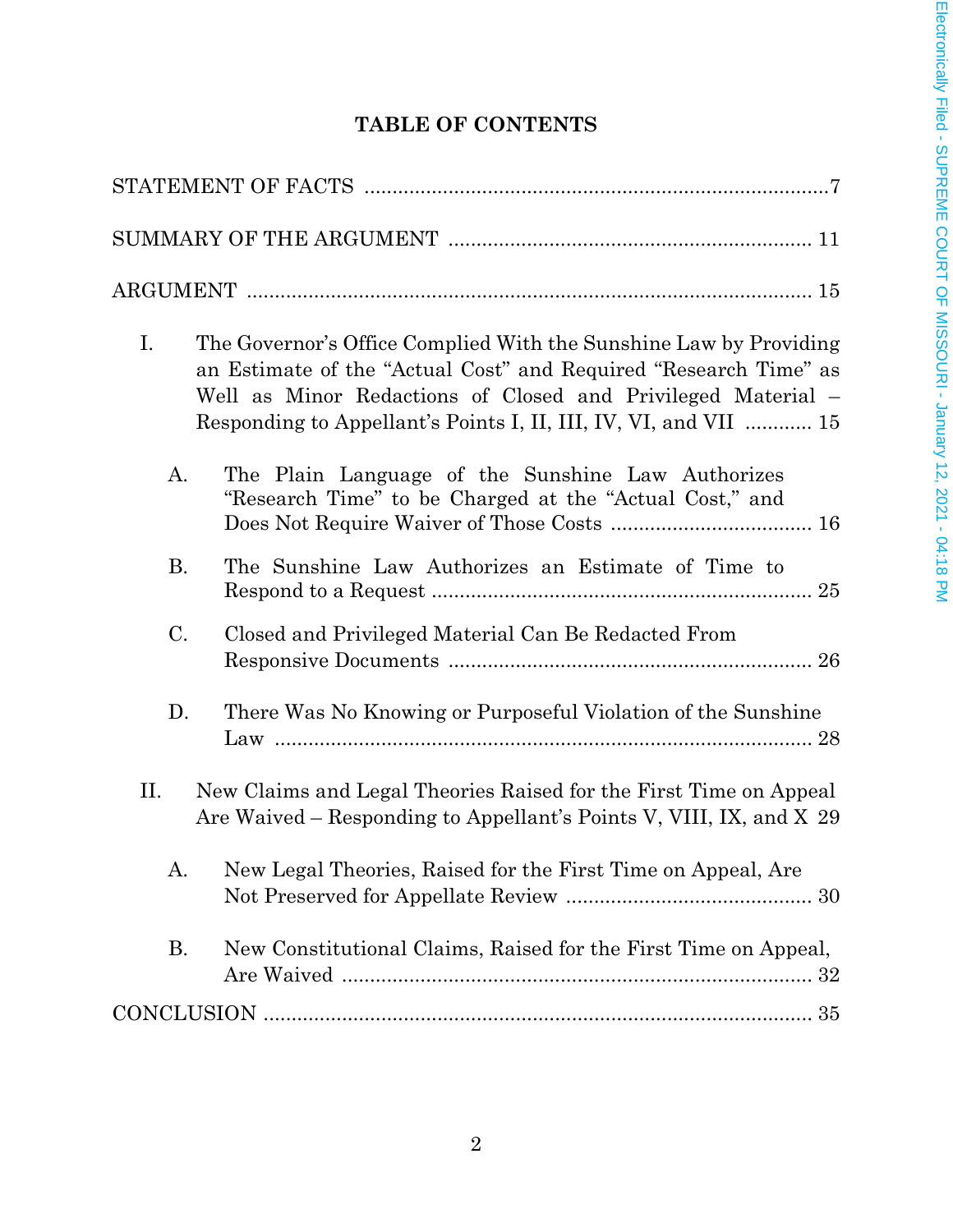# **TABLE OF AUTHORITIES**

# **Cases**

| Akins v. Dir. of Revenue,                                                 |
|---------------------------------------------------------------------------|
| Amesquita v. Gilster-Mary Lee Corp.,                                      |
| Armistead v. A.L.W. Grp.,                                                 |
| Barker v. Danner,                                                         |
| Bd. of Missouri Baptist Convention v. Windermere Baptist Conference Ctr., |
| Bohac v. Walsh,                                                           |
| Callier v. Dir. of Revenue,                                               |
| Century 21 v. City of Jennings,                                           |
| Corning Truck and Radiator Service v. J.W.M., Inc.,                       |
| Gibson v. Brewer,                                                         |
| Hagler v. J.F. Jelenko & Co.,                                             |
| Hendricks v. Curators of Univ. of Mo.,                                    |
| Hollis v. Blevins,                                                        |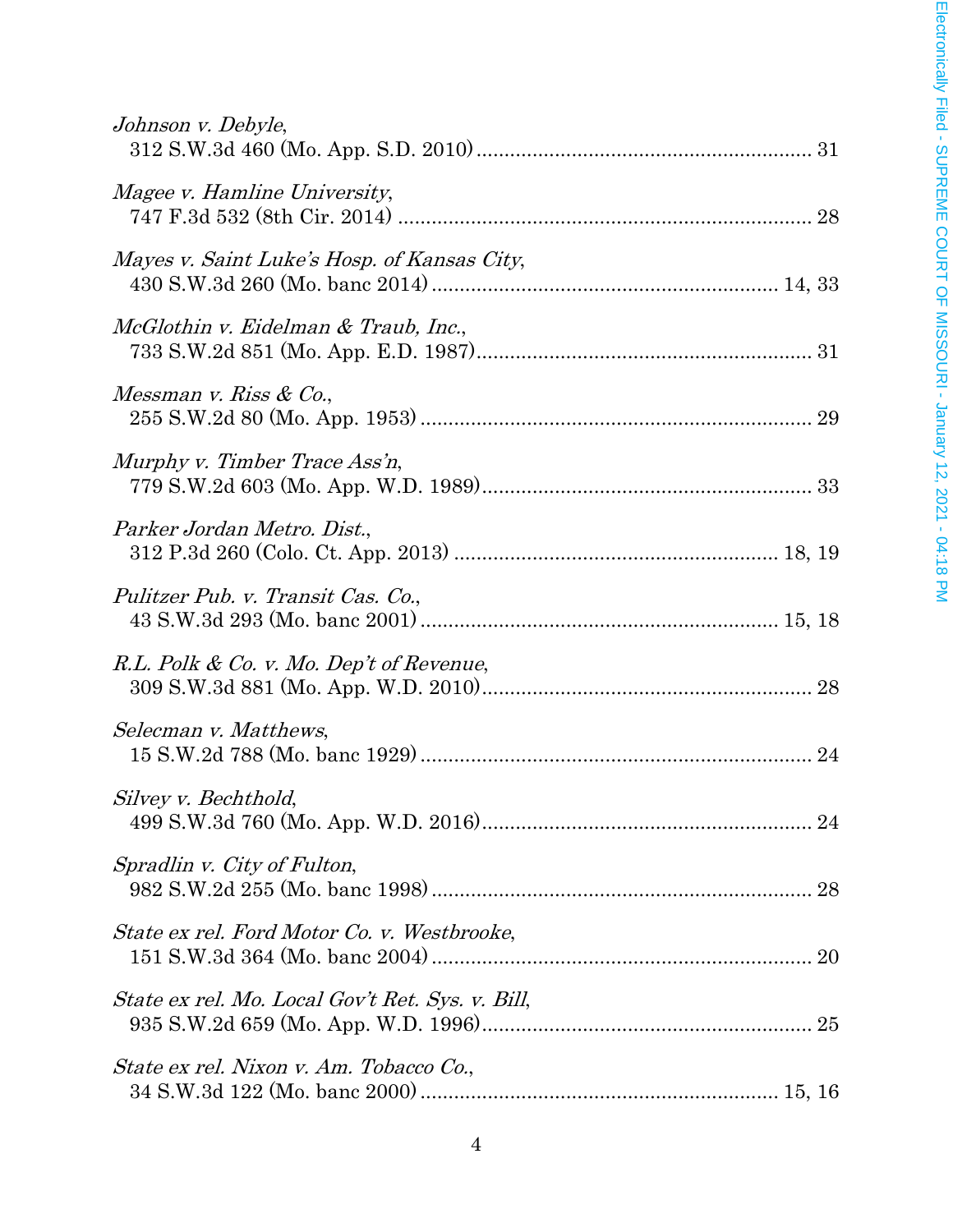| State ex rel. Robison v. Lindley-Myers,                       |
|---------------------------------------------------------------|
| State ex rel. State Highway Comm'n v. Sevier,                 |
| State ex rel. Young v. Wood,                                  |
| State v. Cartwright,                                          |
| State v. Lewis,                                               |
| State v. Tisius,                                              |
| State, ex rel., Missouri Highway & Transp. Comm'n v. Pruneau, |
| Turner v. Sch. Dist. of Clayton,                              |
| United C.O.D. v. State,                                       |
| W.C.H. v. State,                                              |
| Walton v. U.S. Steel Corp.,                                   |
| White v. City of Ladue,                                       |
| Wolf v. Midwest Nephrology Consultants, PC,                   |
| <b>Statutes</b>                                               |
|                                                               |
|                                                               |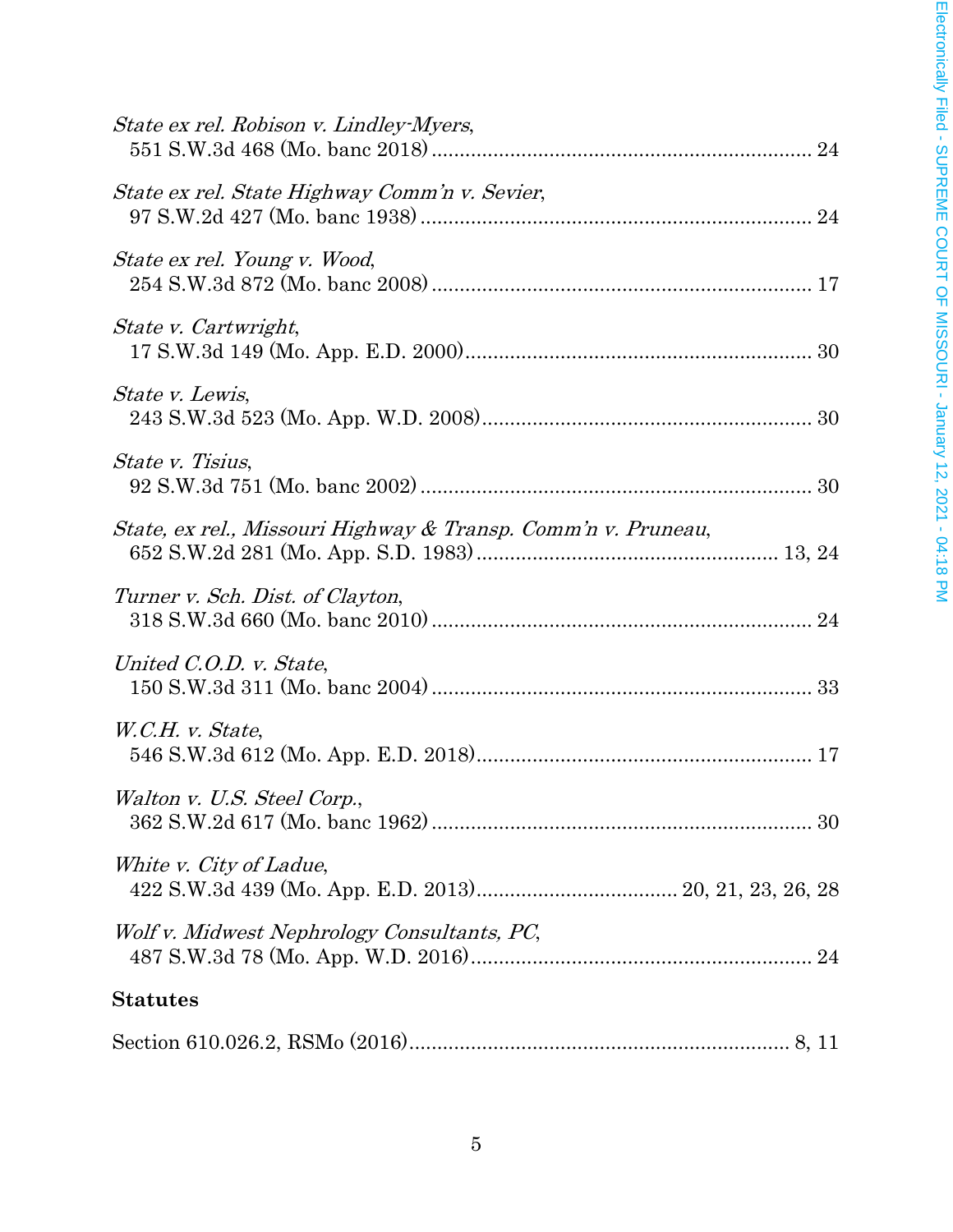# Rules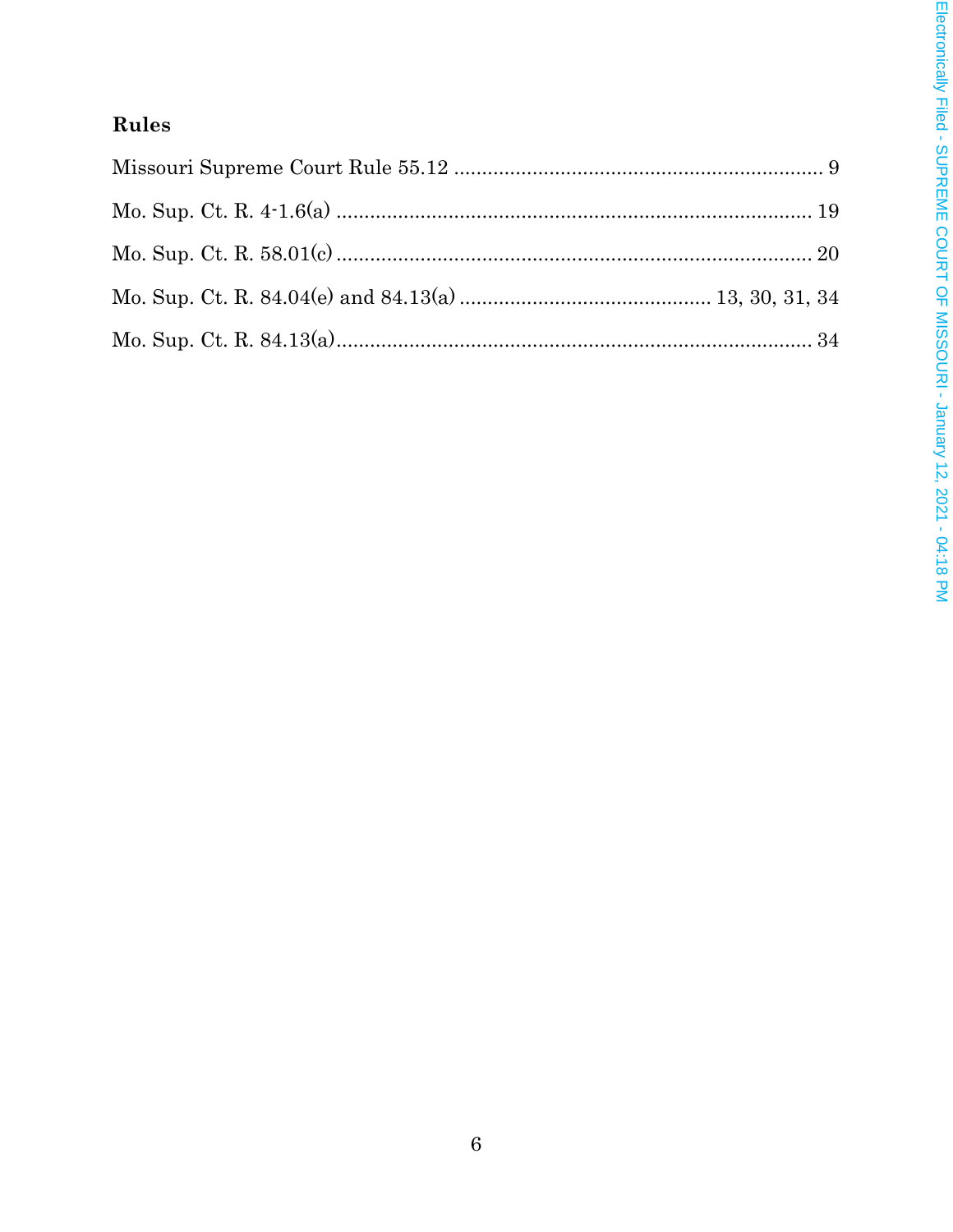#### **STATEMENT OF FACTS**

On August 18, 2018, the Governor's office received a Sunshine law request ("first Sunshine law request") from Elad Gross ("Gross") that contained 54 separately numbered requests. (D3, pp. 1-9). Each of the 54 requests began with the expansive description: "Any and all records, communications, documents, emails, reports, and other material." *Id.* The requests sought any and all such materials from numerous individuals and groups, including members of the Governor's staff, and dozens of other named individuals and groups, including staffers, attorneys, political associates, and advisors of former Governor Eric Greitens. *Id.* In every request, Gross asked for materials beginning on January 9, 2017, with no end date. *Id.*

In his first Sunshine law request, Gross asked that all fees for locating and copying the requested records be waived, and also asked the Governor's office to "let [him] know in advance of any search or copying if the fees will exceed \$100.00." (D3, pp. 8-9). He also indicated that, "If portions of the requested records are closed, please note that in your responses, segregate the closed portions, and provide me with the rest of the records." (D3, p. 9).

The Governor's office searched for records responsive to Gross's first Sunshine law request, identifying 13,659 separate *documents* that were potentially responsive. (D5, p. 4). The Governor's office then sent Gross a letter notifying him of the "13,659 documents that may be responsive to your request." *Id.* In the letter, the Governor's office advised Gross, as he had requested, that the "estimated cost of providing these records is \$3618.40 (please see enclosed invoice)." The attached invoice provided under the heading "Charges" the following: "Research/Processing: 90.46 hours x \$40.00/hour." (D5, p. 5). The \$40 per hour rate is the hourly rate of the lowest-paid attorney on the Governor's staff. (D7, p. 2).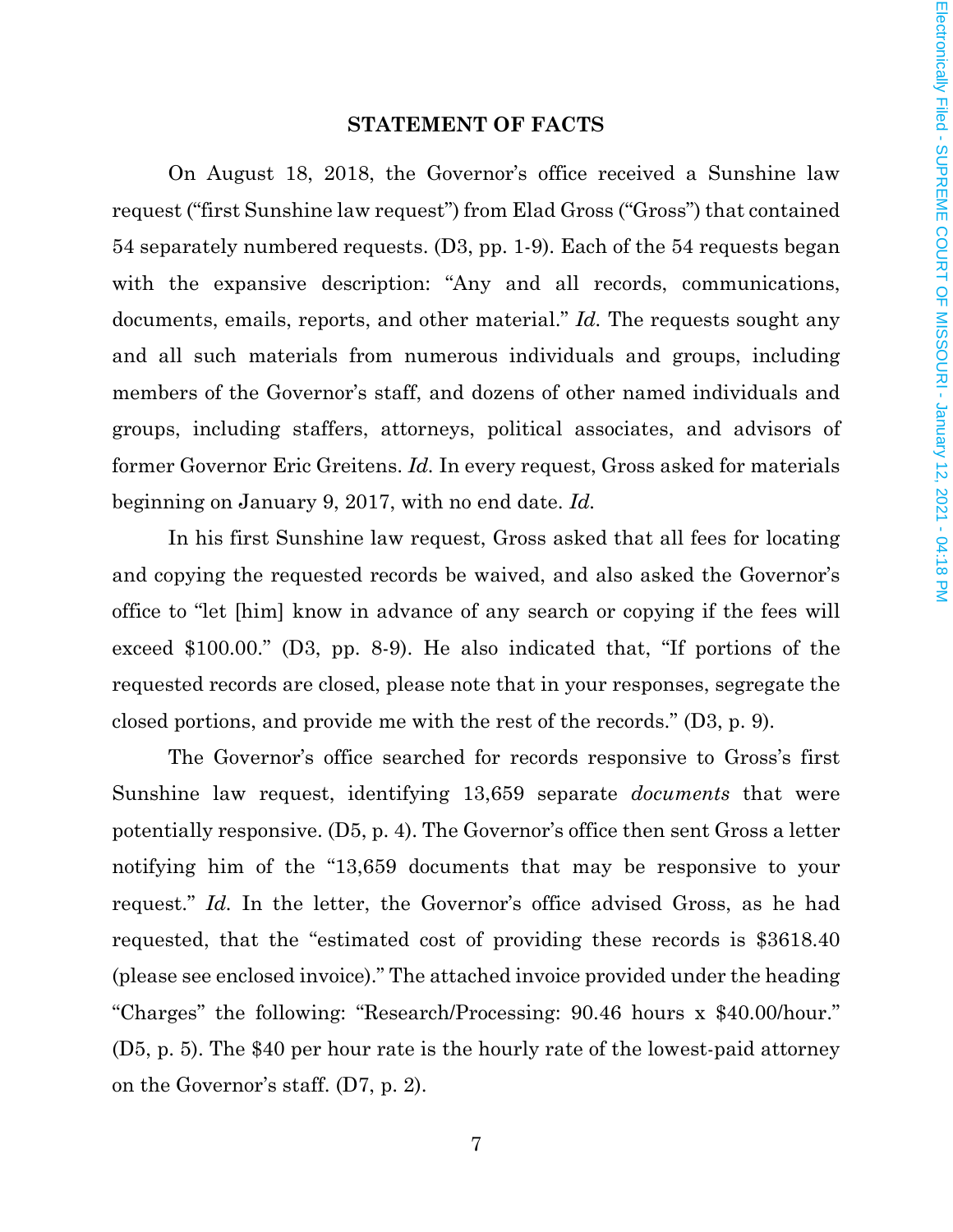To move forward with Gross's request for records, the Governor's office asked Gross to provide a check in the estimated amount necessary for the research and processing of the potentially responsive documents. (D5, pp. 4-5); *see also* § 610.026.2, RSMo (2016).[1](#page-7-0) The letter also notified Gross that once the Governor's office received the estimated amount necessary for research and processing the potentially responsive documents, it "estimate[d] it will take at least 120 business days to complete this request." (D5, p. 4). Gross did not forward the estimated amount, but instead sent a letter acknowledging the "large number of documents involved," and demanding the Governor's office waive all fees associated with his first Sunshine law request. (D6, pp. 3-4).

On September 24, 2018, Gross sent the Governor's office a second Sunshine law request. This request, however, had only one request. (D9). The sole request was for materials related to the Governor's office's response to Gross's first Sunshine law request. *Id.* As he did with his first Sunshine law request, Gross asked for fees to be waived, and also asked the Governor's office to "let [him] know in advance of any search or copying if the fees will exceed \$100.00." (D9, p. 2). Additionally, Gross indicated that, "If portions of the requested records are closed, please note that in your responses, segregate the closed portions, and provide me with the rest of the records." *Id.*

The Governor's office furnished 57 pages of records in response to Gross's second Sunshine law request. (D12, D13, D14). The response noted that the Governor's office would be "waiving the fees for this specific sunshine request." (D12). Two pages of the records included limited redactions of privileged and confidential information. (D13, pp. 4 & 14). The redactions were partial

 $\overline{\phantom{a}}$ 

<span id="page-7-0"></span><sup>&</sup>lt;sup>1</sup> All references to the Revised Statutes of Missouri will be to RSMo (2016), unless otherwise indicated.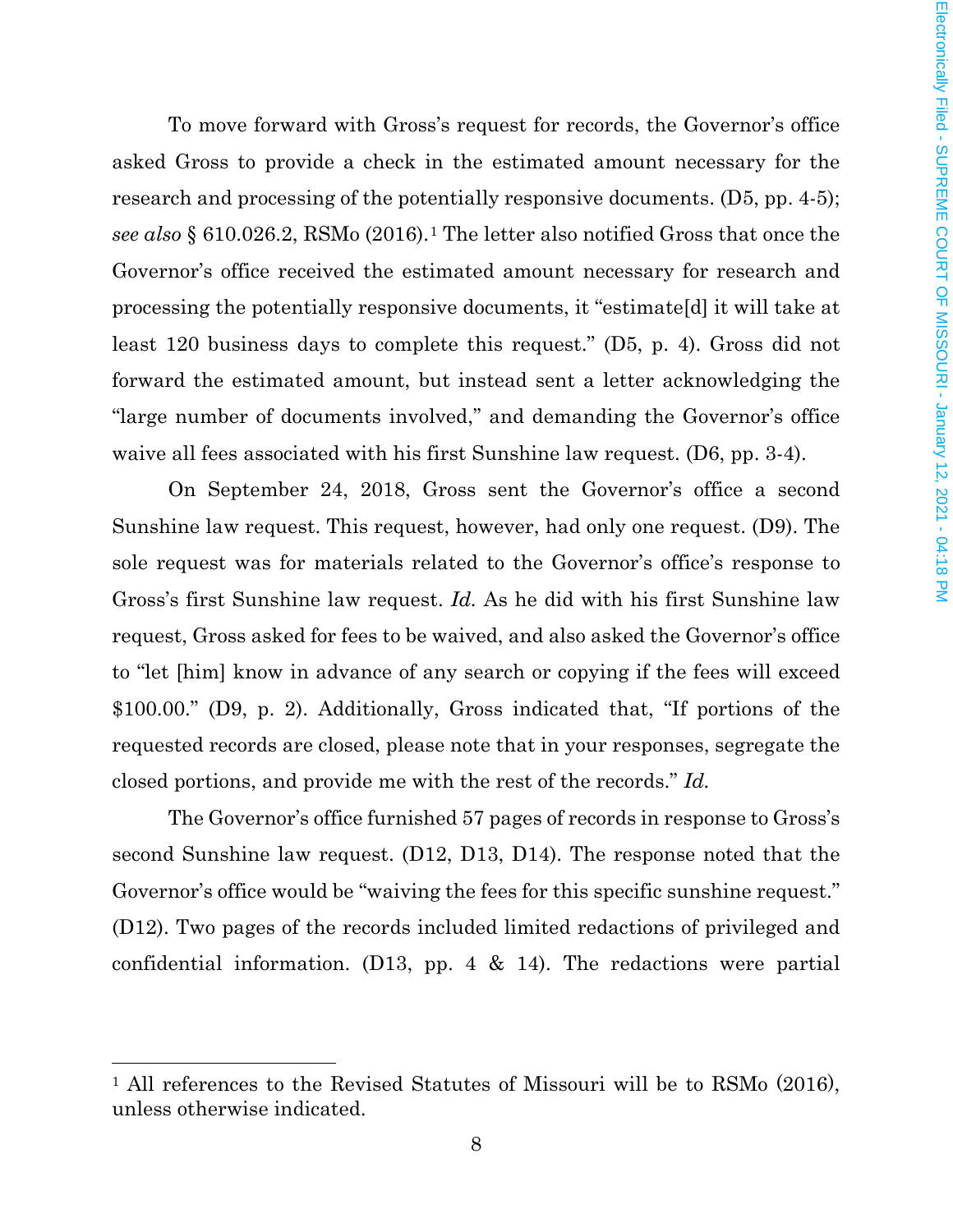redactions on two pages that included communications involving the Governor's legal counsel and the Attorney General's Office. *Id.*

Shortly after receiving documents from the Governor's office, Gross filed a petition naming Missouri Governor Michael Parson and Michelle Hallford, the custodian of records for the Governor's office (collectively, "the Governor's office"), and alleging violations of Missouri's Sunshine law. (D2). Gross attached 14 exhibits to the petition, (D3-D16) including all correspondence concerning the matter, print-offs of the Missouri Accountability Portal Data showing the compensation of all employees in the Governor's office (D7), and the documents provided in response to the second Sunshine law request (D13- D14).<sup>[2](#page-8-0)</sup> The petition further alleged, and the exhibits showed, that 11 of 33 employees in the Governor's office made more than \$40 per hour, including the general counsel and two deputy general counsels. (D2, p. 11-12).

Gross then engaged in discovery, including service of two sets of interrogatories and requests for production of documents. (D1, pp. 8-11). The Governor's office responded to the discovery, providing answers and documents. (D1, p. 11). Gross also sought to subpoena witnesses to sit for depositions, which the circuit court quashed. (D1, pp. 8 & 12).

After answering and responding to discovery, and with no additional facts or evidence to support the petition, the Governor's office filed its motion for judgment on the pleadings. (D1, pp. 1-2). Gross filed his response to the motion for judgment on the pleadings, and in it he made only four arguments:

 $\overline{\phantom{a}}$ 

<span id="page-8-0"></span><sup>2</sup> Under Missouri Supreme Court Rule 55.12, "[a]n exhibit to a pleading is a part thereof for all purposes." "When considering a motion to dismiss for failure to state a claim," courts "'consider exhibits attached to the petition ... as part of the allegations.'" Hendricks v. Curators of Univ. of Mo., 308 S.W.3d 740, 747 (Mo. App. E.D. 2010) (quoting Armistead v. A.L.W. Grp., 155 S.W.3d 814, 816 (Mo. App. E.D. 2005)).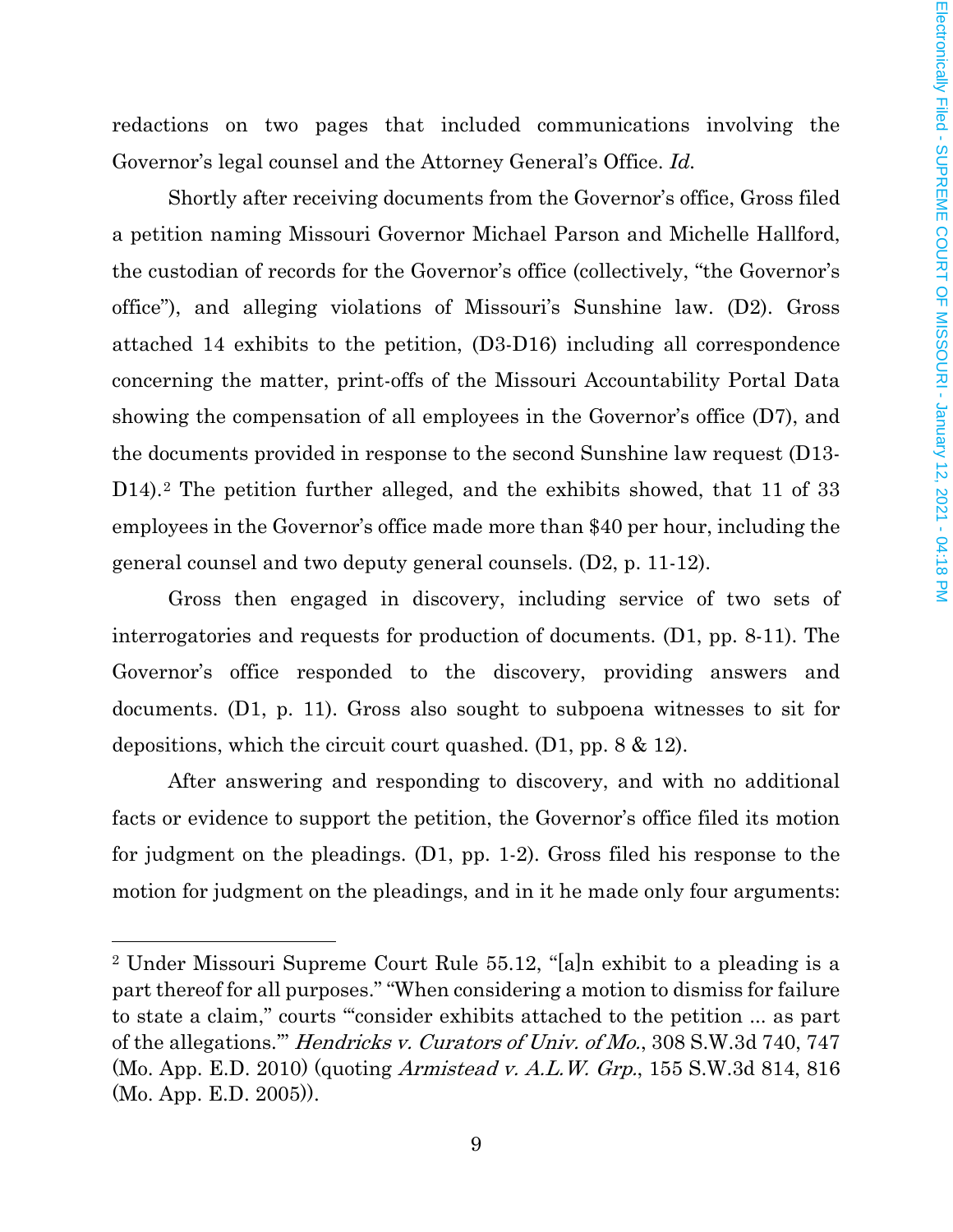(1) the Governor's office "charged Plaintiff an excessive fee for public records;" (2) the Governor's office did not provide a "definite date by which records would be provided, and Defendants' estimate was unreasonable;" (3) the Governor's office "improperly closed the few records they did provide to Plaintiff;" and (4) the Governor's office "knowingly and purposefully violated the Sunshine Law" by engaging in (1)-(3). (D20, pp. 3-8). Even after engaging in discovery, Gross did not attempt to identify any facts or evidence – outside of the petition and the exhibits attached to the petition – supporting his claims. *Id.* He also did not request any additional time for discovery.

At no point did Gross seek *in camera* inspection of the very limited redaction of records in response to the second Sunshine law request, either in the course of discovery or in arguments to the circuit court. The circuit court entered its judgment sustaining the motion for judgment on the pleadings and dismissing Gross's petition. (D25).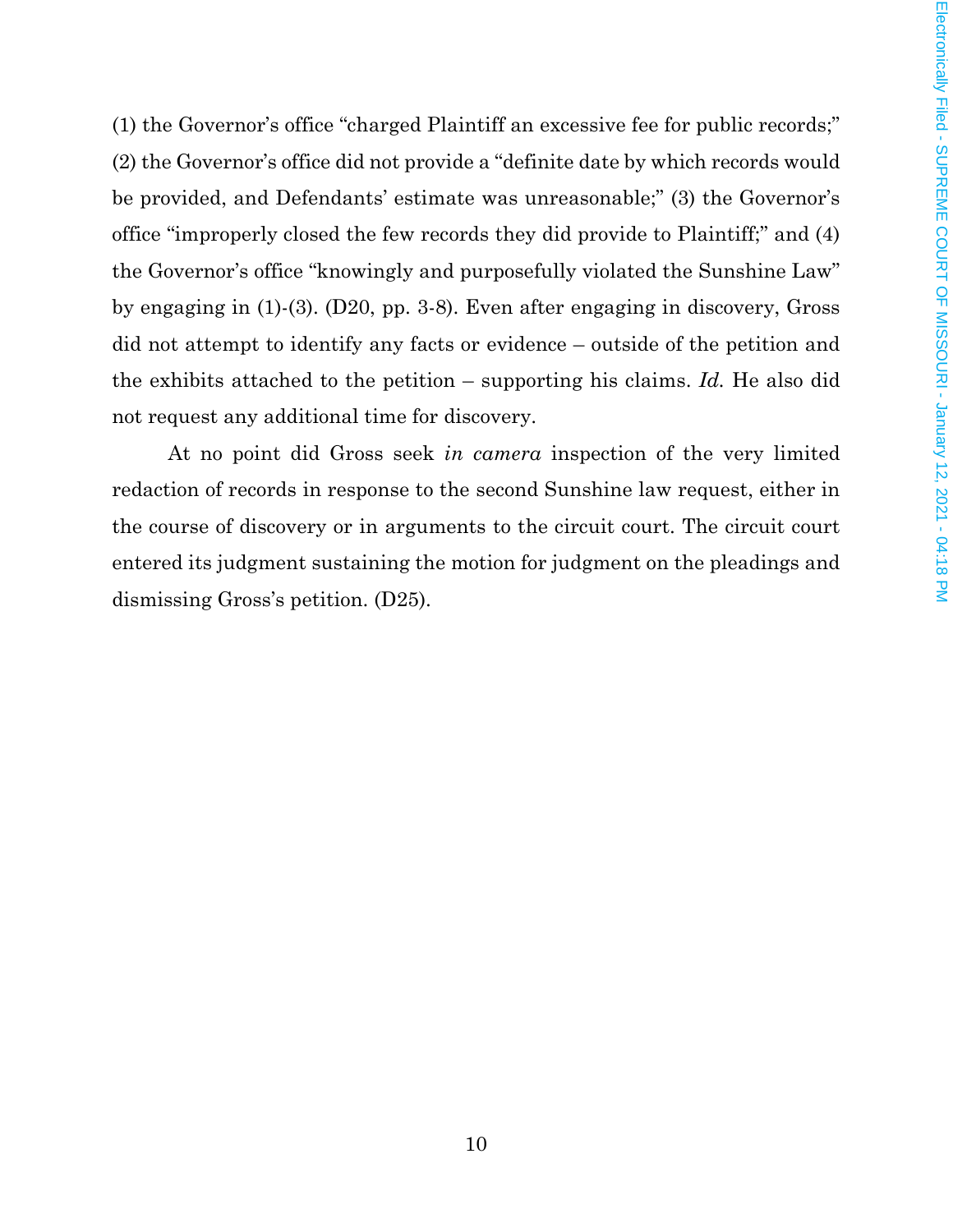#### **SUMMARY OF THE ARGUMENT**

The fundamental question in this case is whether a public governmental body, such as the Governor's office, can charge its actual costs for searching, researching, or duplicating public records, even if some or all of the research is done by an attorney that is an employee of the public governmental body. The answer is, unquestionably, yes. The plain language of the statute provides that,

> [E]ach public governmental body shall … furnish copies of public records subject to the following:

> (1) … Research time required for fulfilling records requests may be charged at the *actual cost of research time*. Based on the scope of the request, the public governmental body shall produce the copies *using employees of the body* that result in the lowest amount of charges for search, research, and duplication time.

§ 610.026 (emphasis added).

The Governor's office employs attorneys, as the petition and the attached exhibits allege, and it is axiomatic that "research time" is a major part of an attorney's work. Indeed, it is a critical part of an attorney's routine responsibilities, especially when reviewing documents and making determinations as to whether documents contain attorney-client privilege or constitute work product materials that are closed records under the Sunshine law. *See* § 610.021(1). Here, the plain language of the Sunshine law provides that "research time" may be charged at the "actual cost" in responding to records requests. This language is unambiguous and certainly includes any research time for an attorney that is an employee of the governmental body and is used to research the records. The court of appeals opinion, though vacated now, easily and correctly reached this conclusion.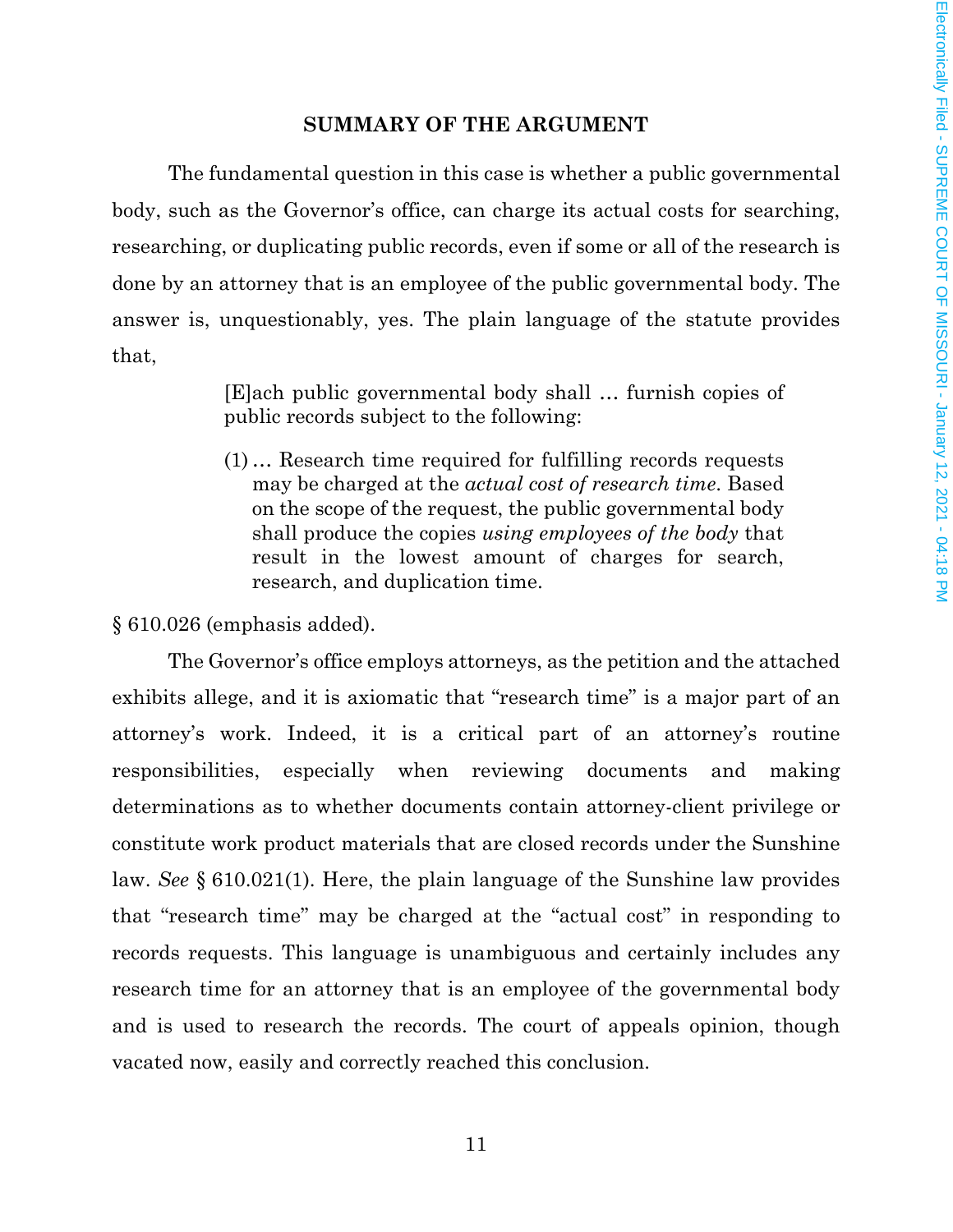Despite the plain language of the statute, Gross argues that he was "impermissibly charged" "attorney's fees, which are not authorized under Missouri Sunshine Law." Appellant's Sub. Br. p. 16. This claim both misses the mark and is incorrect at the same time. First, it misses the mark because Gross is not being charged attorney's fees. There is no attorney-client relationship between Gross and the Governor's office. Instead, he was being given an *estimate* of the actual cost for "Research/Processing" necessary to complete his voluminous request. (D9, p.2 (Gross asked to "let [him] know in advance of any search or copying if the fees will exceed \$100.00.")). Second, the plain language of the statute authorizes not only the charging of actual costs of research, § 610.026.1(1), but also authorizes an estimate, which is precisely what the Governor's office did in this case. *See* § 610.026.1(1) ("Prior to producing copies of the requested records, the person requesting the records may request the public governmental body to provide an estimate of the cost to the person requesting the records.").

Ancillary to the fundamental question in this case is the issue of what public records are subject to the charge for the actual cost of research time. This is where the court of appeals' opinion lost its way. Gross and the *amici* argue that research time can only be charged for "public records maintained as paper records on paper not larger than nine by 14 inches." Appellant's Sub. Br. p. 16. This argument makes no sense and wholly ignores the statutory definition of public records, which must be followed even before the plain language. See, e.g., Akins v. Dir. of Revenue, 303 S.W.3d 563, 565 (Mo. banc 2010) ("Absent a statutory definition, the primary rule of statutory interpretation is to give effect to legislative intent as reflected in the plain language of the statute."). "**Public record**," is defined as "any record, whether written *or electronically stored*." § 610.010 (emphases in original and added).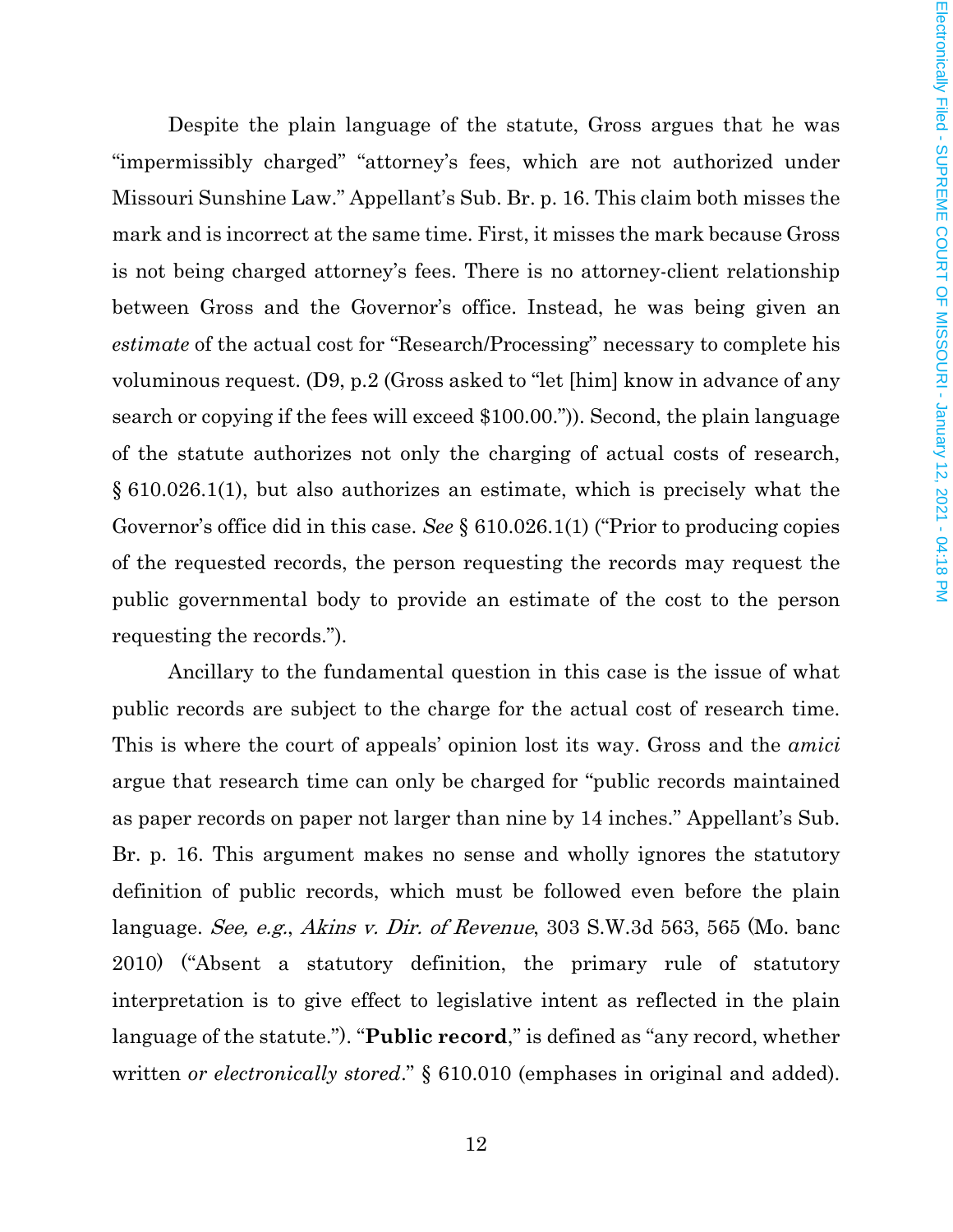Thus, charges for the actual cost of research time are not limited to paper records not larger than nine by 14 inches, which would truly be an absurd result.

There is no dispute as to whether the statutory language at issue is ambiguous. It is not. And that ends the inquiry. But even if the analysis proceeded further, the entire statutory framework and surrounding statutory provisions support the plain language of the statute. Nevertheless, Gross argues the circuit court erred because the Governor's office should have waived the actual cost for research time. The Sunshine law, however, provides that a governmental body "*may*" waive or reduce the costs or fees. § 610.026.1(1) (emphasis added). It is within the discretion of the governmental body to waive costs and fees, and Gross makes no allegations, other than conspiracy theories and conjecture, supporting his claim for waiver.

The Governor's office appropriately decided it would not waive the costs and fees necessary to review the 13,659 documents responsive to Gross's sweeping requests, which Gross himself acknowledged was a "large number of documents." The "courts of this state may not interfere with, or attempt to control, the exercise of discretion by the executive department in those areas where, as in this case, the law vests such right to exercise judgment in a discretionary manner with the executive branch of government." *State, ex rel., Missouri Highway & Transp. Comm'n v. Pruneau*, 652 S.W.2d 281, 289 (Mo. App. S.D. 1983).

Beyond the petition's deficiencies, Gross asserts a number of new legal theories on appeal that were never previously raised before this case reached the appellate level. A party is required to identify how and where a claim of error was raised and preserved below. *See* Mo. Sup. Ct. R. 84.04(e) and 84.13(a). Gross fails to comply with this requirement, because he cannot.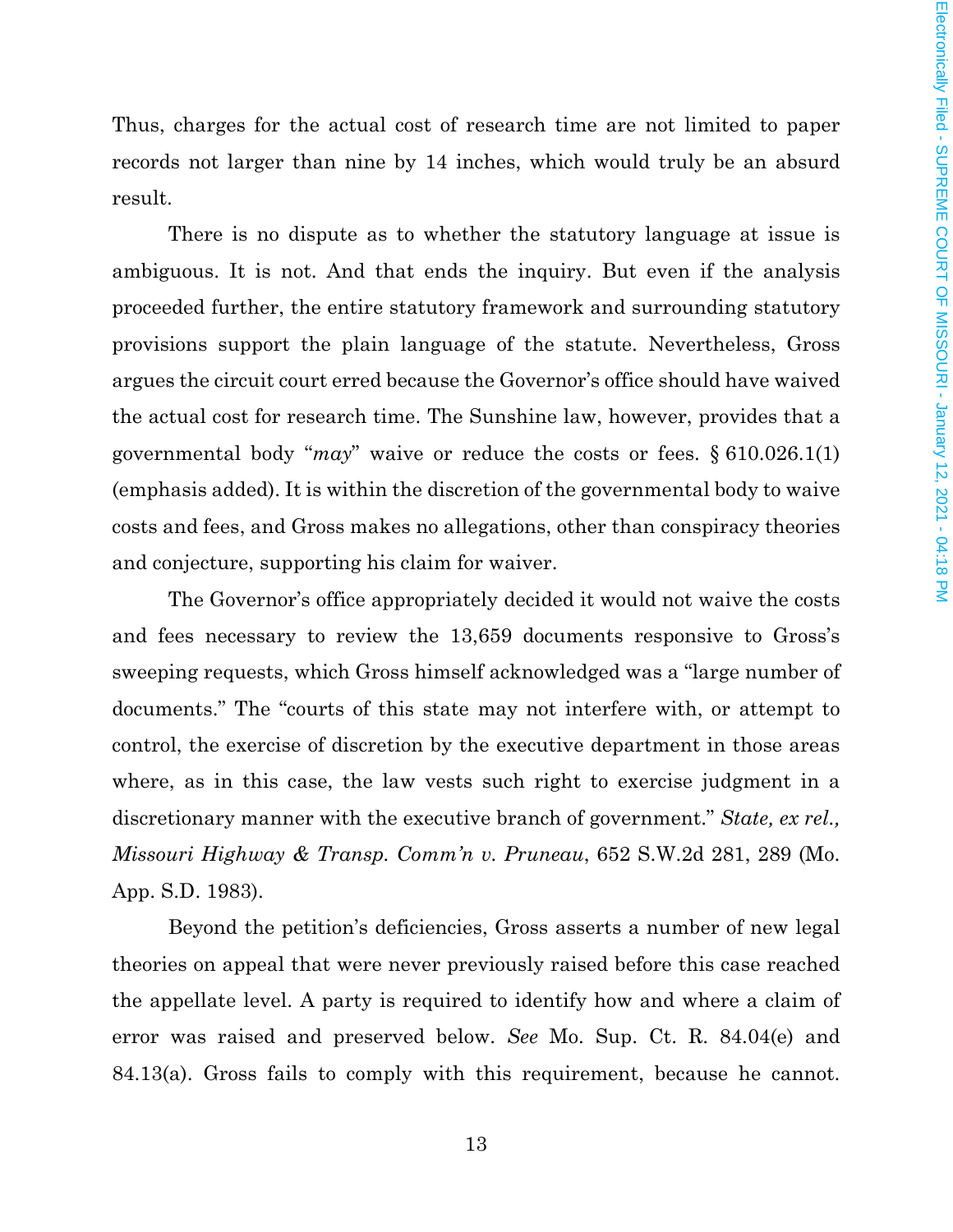Appellate briefing is not the place for raising new claims or legal theories. Accordingly, Gross's newly raised claims and legal theories on appeal (Points V, VIII, IX, and X) are waived.

Finally, Gross argues that the circuit court erroneously dismissed his case despite "the Missouri Constitution, and the United States Constitution." (Point X). Yet not once in his petition did he ever cite any constitutional provision or use the words "equal protection" or "due process." Not only did Gross fail to raise any constitutional claims in his petition, he also failed to raise any constitutional claims or arguments in his opposition to the motion for judgment on the pleadings or at any other time while appearing before the circuit court. Missouri caselaw and the rules of civil procedure require that constitutional claims be raised at the earliest opportunity. *Mayes v. Saint Luke's Hosp. of Kansas City*, 430 S.W.3d 260, 266 (Mo. banc 2014). An appeal brief is certainly not the earliest opportunity, particularly in this case.

The circuit court correctly dismissed the petition because it fails to state a claim for relief. The Governor's office followed the plain language of the Sunshine law, and, as such, the circuit court's judgment should be affirmed.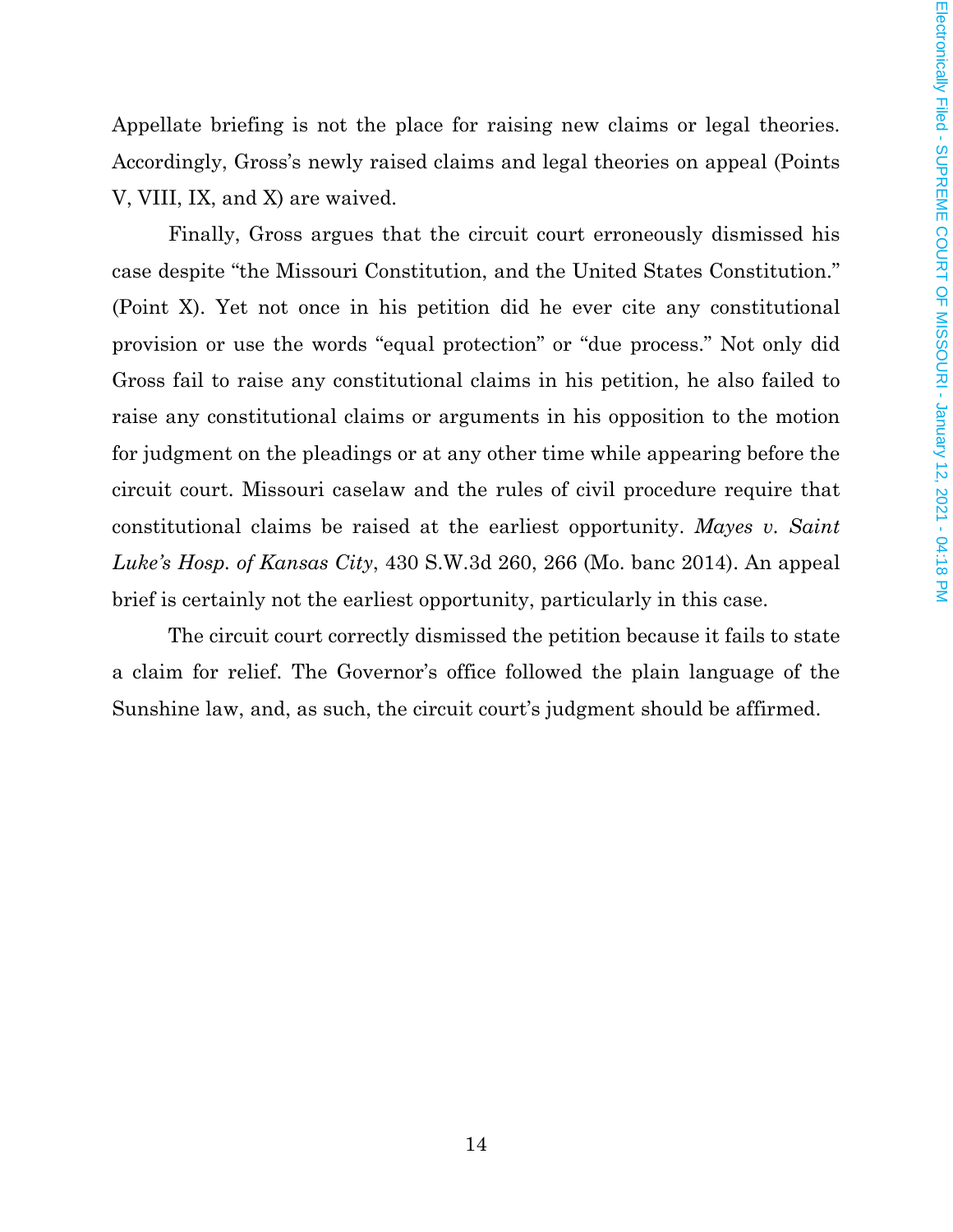#### **ARGUMENT**

#### *Standard of Review*

On appeal from the circuit court's judgment on the pleadings, courts "review the allegations of Appellant['s] petition to determine whether the facts pleaded therein are insufficient as a matter of law." *State ex rel. Nixon v. Am. Tobacco Co.*, 34 S.W.3d 122, 134 (Mo. banc 2000). "The party moving for judgment on the pleadings admits, for purposes of the motion, the truth of all well pleaded facts in the opposing party's pleadings." *Barker v. Danner*, 903 S.W.2d 950, 957 (Mo. App. W.D. 1995).

Missouri rules of civil procedure and caselaw, however, demand more than mere conclusions without supporting facts. *See Pulitzer Pub. v. Transit Cas. Co.*, 43 S.W.3d 293, 302 (Mo. banc 2001). If the petition contains only conclusions and does not contain the ultimate facts or any allegations from which to infer those facts, the petition may be dismissed for failure to state a claim. *Bohac v. Walsh*, 223 S.W.3d 858, 862 (Mo. App. W.D. 2007). As such, a trial court "properly grants a motion for judgment on the pleadings if, from the face of the pleadings [and attached exhibits], the moving party is entitled to a judgment as a matter of law." *State ex rel. Nixon*, 34 S.W.3d at 134. Here, the petition is strewn with mere conclusions and unsupported claims under Missouri's Sunshine law. Even assuming the facts pleaded by Gross in the petition are true, they do not support a claim.

**I. The Governor's Office Complied With the Sunshine Law by Providing an Estimate of the "Actual Cost" and Required "Research Time" as Well as Minor Redactions of Closed and Privileged Material – Responding to Appellant's Points I, II, III, IV, VI, and VII.** 

The Governor's office, consistent with the statutory definition and plain language of Missouri's Sunshine law, provided Gross an estimate of the "actual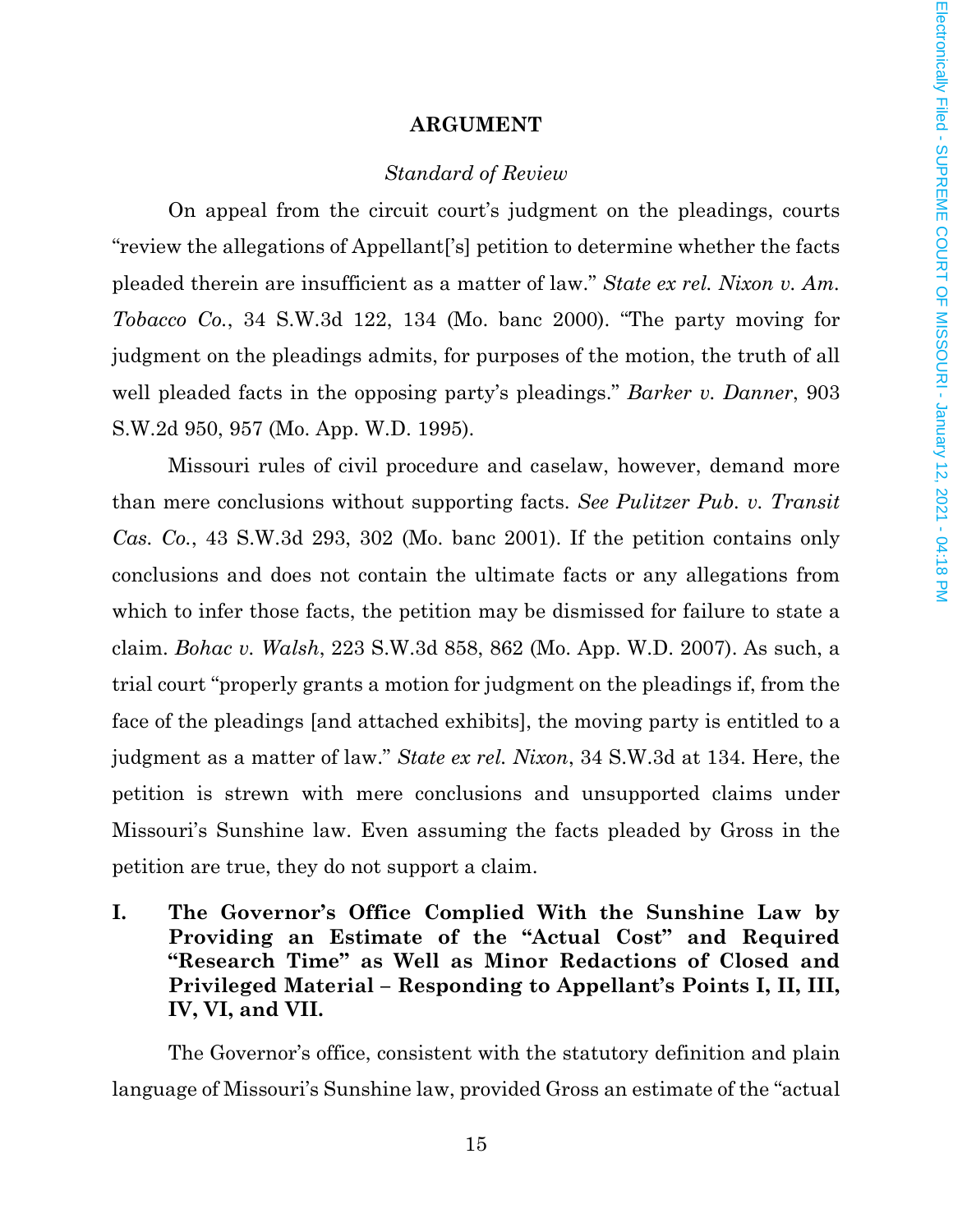cost" and the required "research time" necessary to process his expansive 54 part, nine-page first Sunshine law request. § 610.026.1(1). Gross himself conceded the requests were for a "large number of documents." In addition, for the documents that were furnished to Gross in response to his second Sunshine law request, the Governor's office properly made limited redactions of privileged and closed material on only two pages. *See* § 610.024.1. Therefore, Gross's Points I, II, III, IV, VI, and VII should be denied.

# **A. The Plain Language of the Sunshine Law Authorizes "Research Time" to be Charged at the "Actual Cost," and Does Not Require Waiver of Those Costs.**

The critical language for this case is in § 610.026.1(1) of the Sunshine law: "*Research time* required for fulfilling records requests may be charged at the *actual cost of research time*." *Id.* (Emphasis added). There can be no dispute that this is the controlling language of the statute. Yet, Gross does not even cite or quote this language in his brief, much less dispute its plain meaning. Instead, he skips right over it and cites to a separate provision  $-\S 610.026.1(2)$ – that applies to "[f]ees for providing *access* to public records maintained on computer facilities."[3](#page-15-0) (Emphasis added).

Gross adds further confusion to what should be a simple interpretation and application of the plain language of the statute by asserting that § 610.026.1(1) applies only to paper records and that § 610.026.1(2) applies only to electronic records, despite the statute's own definition to the contrary.[4](#page-15-1)

l

<span id="page-15-0"></span><sup>3</sup> The Sunshine law provision for providing "access" to public records –  $\S 610.026.1(2)$  – typically is used when a requestor is permitted to come into the location where the public records are maintained and is allowed to review (either on a designated computer or in a designated room) and to select the records desired to be duplicated. That is not the case here.

<span id="page-15-1"></span><sup>&</sup>lt;sup>4</sup> Gross and the *amici* argue that  $\S 610.026.1(1)$  applies only to paper records. But their arguments are directly contradicted by the plain language and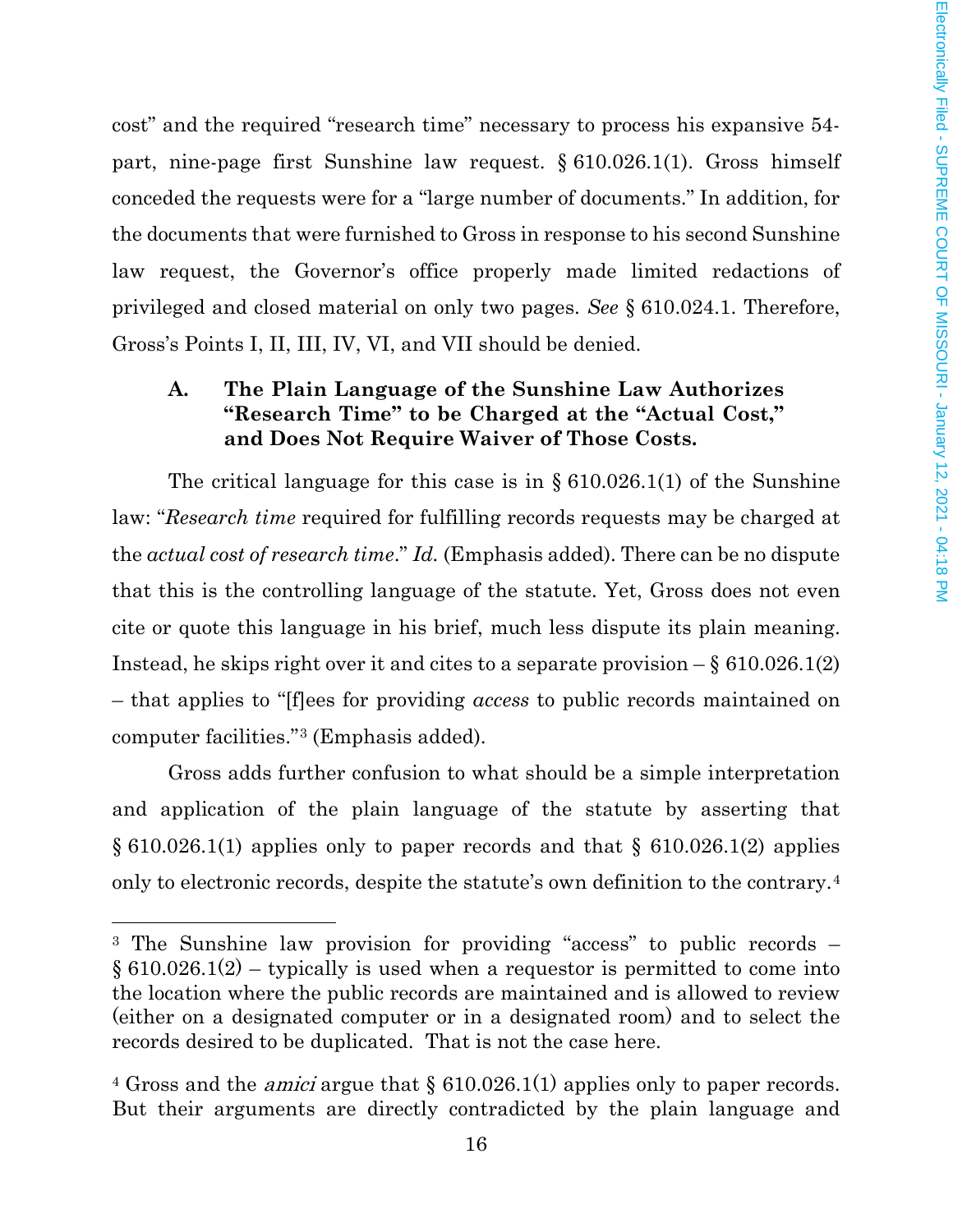This is not a case in which *access* to public records on computer facilities, etc., was provided, and the plain language of the controlling provision –  $\S 610.026.1(1)$  – undermines Gross's argument that research time should somehow not include attorney research time. The statutory language provides no such limitation, and all the surrounding statutory provisions undermine Gross's position as well.

# **1. The "actual cost" of "research time" is not ambiguous and applies to attorney research time.**

As with any statute, the primary rule of statutory interpretation is to give effect to legislative intent as reflected in the plain language of the statute. *State ex rel. Young v. Wood*, 254 S.W.3d 872, 873 (Mo. banc 2008). When the statute's language is plain and unambiguous, a court must give effect to the legislature's chosen language and avoid resorting to tools of interpretation. *Id.* at 873; *see also W.C.H. v. State*, 546 S.W.3d 612, 615 (Mo. App. E.D. 2018). Here, the terms at issue – "actual cost" and "research time" – are not disputed

 $\overline{a}$ 

controlling statutory definition. Courts must look to the statutory definition first – before even the plain language. See, e.g., Akins, 303 S.W.3d at 565 ("Absent a statutory definition, the primary rule of statutory interpretation is to give effect to legislative intent as reflected in the plain language of the statute."). Section 610.026.1(1), uses the term "public record," which is specifically defined as "any record, whether written or *electronically stored.*" § 610.010(6) (emphasis added). Additionally, § 610.026.1(2), which Gross and the amici assert applies only to electronically stored records, specifically refers to "paper copies." As such, their position is incorrect on both counts.

And even if, as argued by Gross and the *amici*, the Sunshine law pigeonholes paper records under § 610.026.1(1) and electronic records under § 610.026.1(2) — which it does not  $-\xi$  610.026.1(2) authorizes recovery of attorney research time as "staff time," just as the concurring opinion in the court of appeals concluded.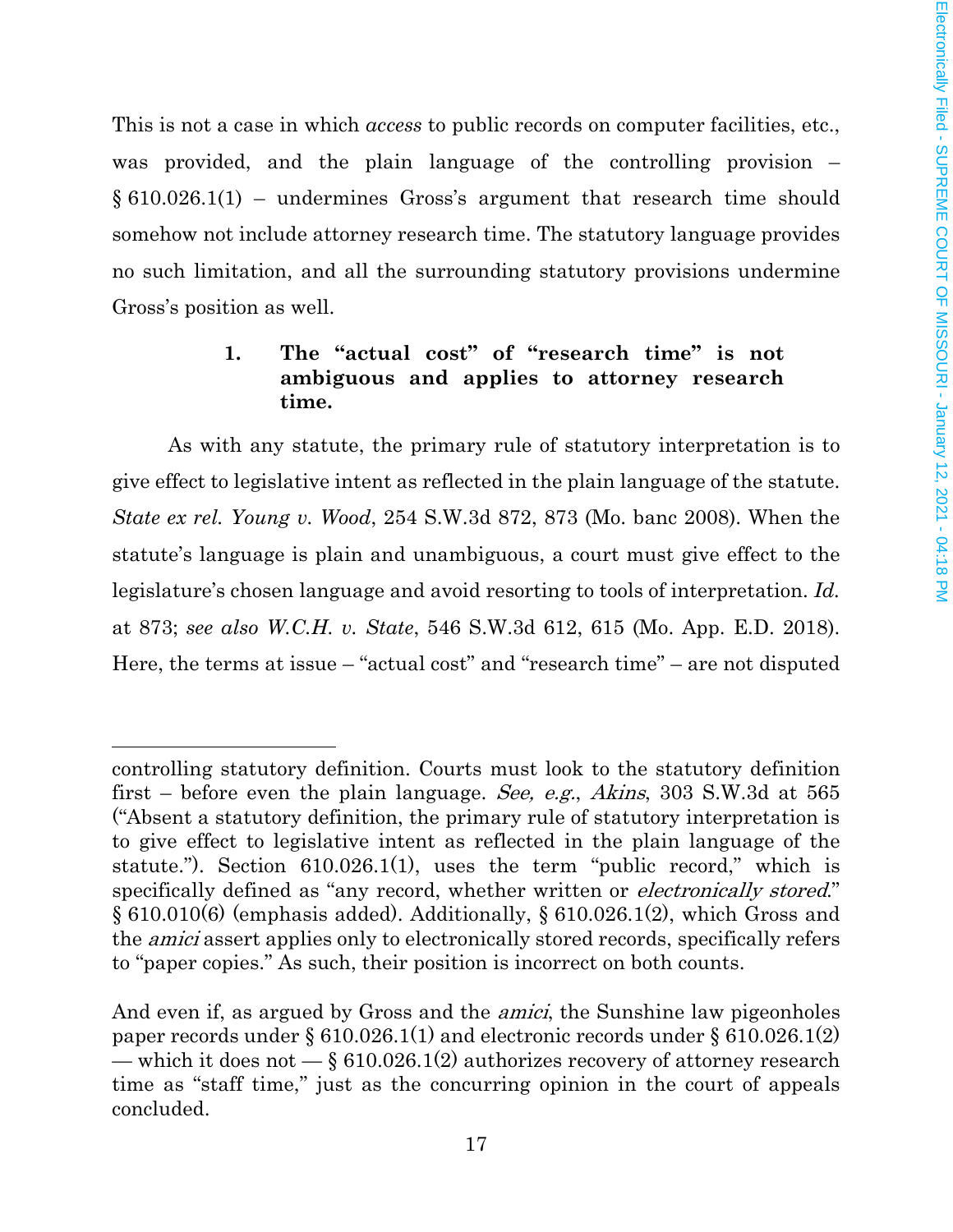or ambiguous. Their meanings are straightforward and easily applied in the context of this case.

The plain and ordinary meaning of "research" is "a careful or diligent search," or "studious inquiry or examination." WEBSTER'S THIRD NEW INTERNATIONAL DICTIONARY 1930 (2002). The plain and ordinary meaning of "cost" is "the expenditure or outlay of money, time, or labor." *Id.* at 515. An attorney who carefully reviews and redacts documents for privilege or work product before producing them plainly is engaged in a "diligent search" and "studious inquiry or examination" of those documents, *id.* at 1930; and that attorney is likewise engaged in "the expenditure or outlay of … time [and] labor." *Id.* at 515.

The Governor's office received a Sunshine law request with 54 separately numbered requests spanning nine pages. Each of the 54 requests began with the expansive description: "any and all records, communications, documents, emails, reports, and other material." The requests then identified numerous different individuals and groups for which records were sought. Importantly for this analysis, the first Sunshine law request sought "[a]ny and all records, communications, documents, emails, reports, and other material" involving attorneys. The resulting search identified 13,659 documents that were potentially responsive.

Because this first Sunshine law request sought materials from attorneys that are potentially closed records, it necessitated research, or a careful review and study of responsive documents by an attorney to determine whether the documents contained privileged communications or work product materials. *See Mountain-Plains Invest. Corp. v. Parker Jordan Metro. Dist.*, 312 P.3d 260, 268 (Colo. Ct. App. 2013) (holding a public governmental body can charge "for retrieving and *researching* records, including the time it takes to identify and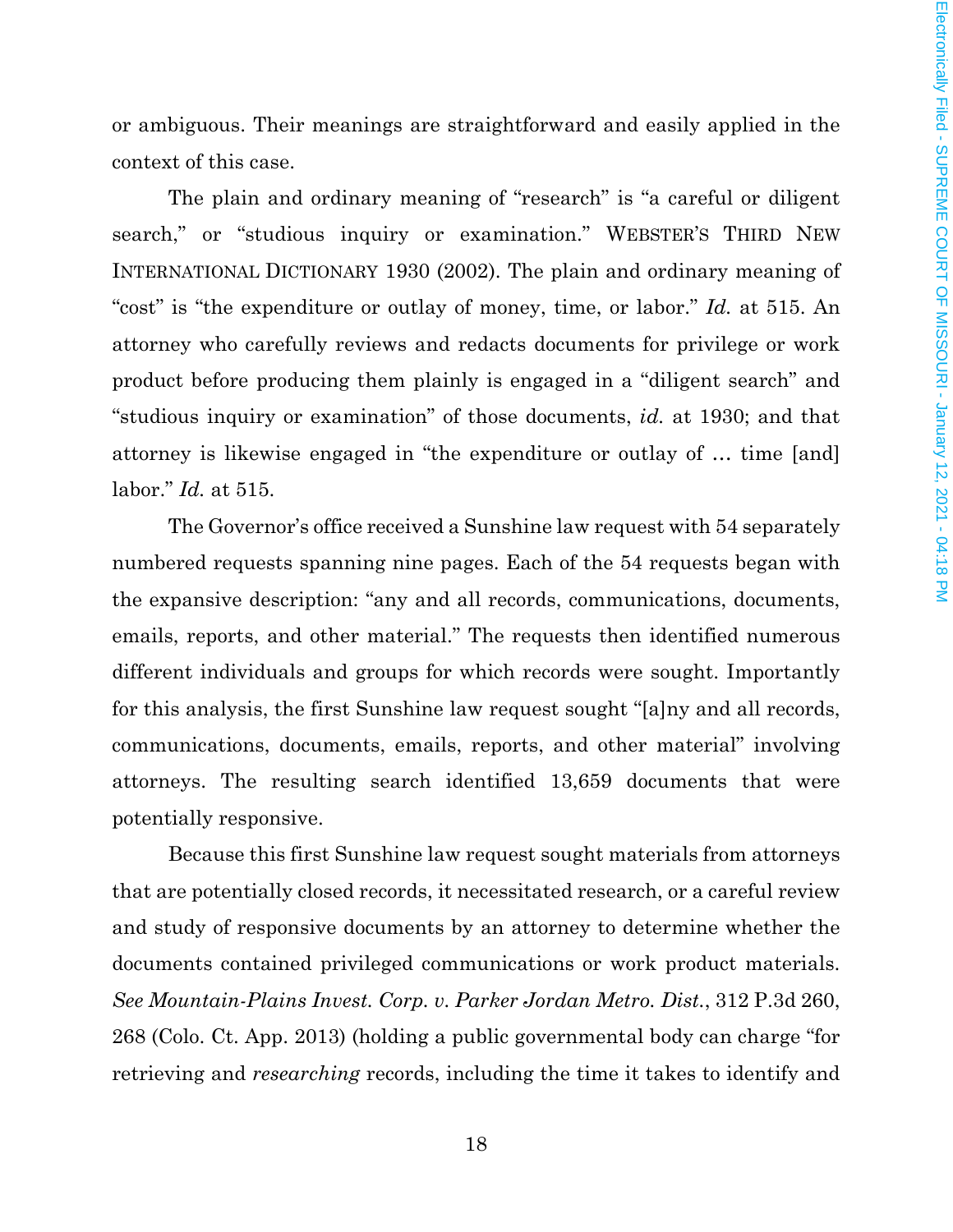segregate records" such as "documents protected by an attorney-client privilege") (emphasis added). Gross even identified the attorneys employed in the Governor's office in his petition and exhibits. Section 610.021(1) authorizes the closure of attorney-client privileged communications and requires the closure of attorney work product materials, the review of which is a task for an attorney to undertake. *Id.* (providing that "any confidential or privileged communications between a public governmental body or its representatives and its attorneys" as well as "[l]egal work product shall be considered a closed record").

Based on the contents of Gross's first Sunshine law request, attorney research time was certainly necessary to determine whether the responsive documents contained privileged documents or attorney work product materials.[5](#page-18-0) Gross suggests that he is potentially being "charged" attorney's fees. Appellant's Sub. Br. p. 16. But he is not. There is no attorney-client relationship between Gross and the Governor's office. Instead, he was provided an estimate of research time necessary to review the requested records which specifically included requests for attorney communications and materials. This

 $\overline{\phantom{a}}$ 

<span id="page-18-0"></span><sup>&</sup>lt;sup>5</sup> The *amici* take varying positions in their briefs in an effort to suggest that fees for attorney research time should not be permitted, including the claim that attorney research time for redaction or segregation is never "'required' in fulfilling records requests." Amicus Brief of the ACLU, p. 14. This position is profoundly inconsistent with the law and responsible representation. In fact, § 610.021.1(1) specifically provides that: "[l]egal work product shall be considered a closed record," and § 610.024.1 provides that: "the public governmental body *shall* separate the exempt and nonexempt material." (Emphasis added). Moreover, no responsible attorney should ever recommend that a client simply not review documents to be produced merely because it can waive privilege. In fact, Missouri's Rules of Professional Conduct *require* attorneys to take affirmative steps to avoid disclosing confidential and privileged materials. Mo. Sup. Ct. R. 4-1.6(a) & cmt. 2 (describing this duty of confidentiality as "a fundamental principle in the client-lawyer relationship").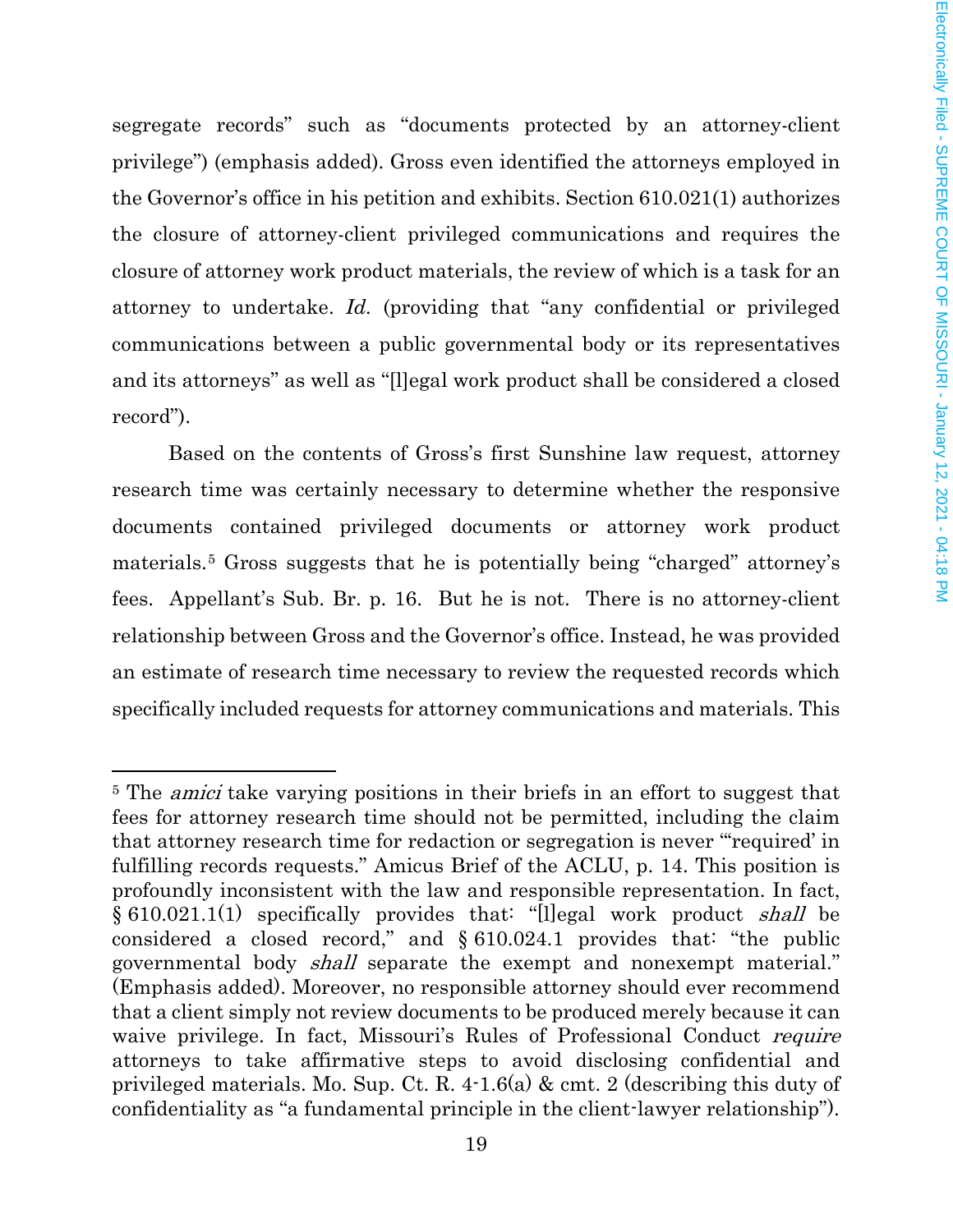type of review for attorney-client privilege and work product materials is review that attorneys regularly do in the course of their legal practice. Indeed, such attorney review is well established in court rules and in caselaw. *See* Mo. Sup. Ct. R. 58.01(c); *see, e.g., State ex rel. Ford Motor Co. v. Westbrooke*, 151 S.W.3d 364, 367–68 (Mo. banc 2004) (noting the need for privilege and work product review).

When this statutory provision for "research time" was passed as part of the Sunshine law, this type of research for attorney-client privilege and work product material was well known. The General Assembly knew an attorney's research and review time may be necessary from time to time depending on the nature of a particular Sunshine request, or as the statute provides – "Based on the scope of the request" – and thus drafted  $\S$  610.026.1 in a way that allows the public governmental body to charge for the "actual cost" of "research time." In fact, the General Assembly effectively mandated that such research time *must* occur by providing that "[l]egal work product *shall* be considered a closed record." § 610.021(1) (emphasis added). The General Assembly did not simply include a flat rate for research time, as it did with copying charges. *See* § 610.026.1. As such, the research time necessary to review for attorney-client privilege and work product certainly falls under the meaning of "research time" as described in the plain language of the statute. The only way for the Governor's office to properly comply with Gross's requests was to have an attorney undertake research and review of potentially responsive documents.

Although decided on a different basis, in *White v. City of Ladue*, 422 S.W.3d 439 (Mo. App. E.D. 2013), the court reviewed the "actual cost" of research time and upheld the governmental body's decision to charge \$250 per hour for attorney review time, stating "we do not find that the hourly charge [\$250 per hour] reflects an attempt to recover more than the actual cost" of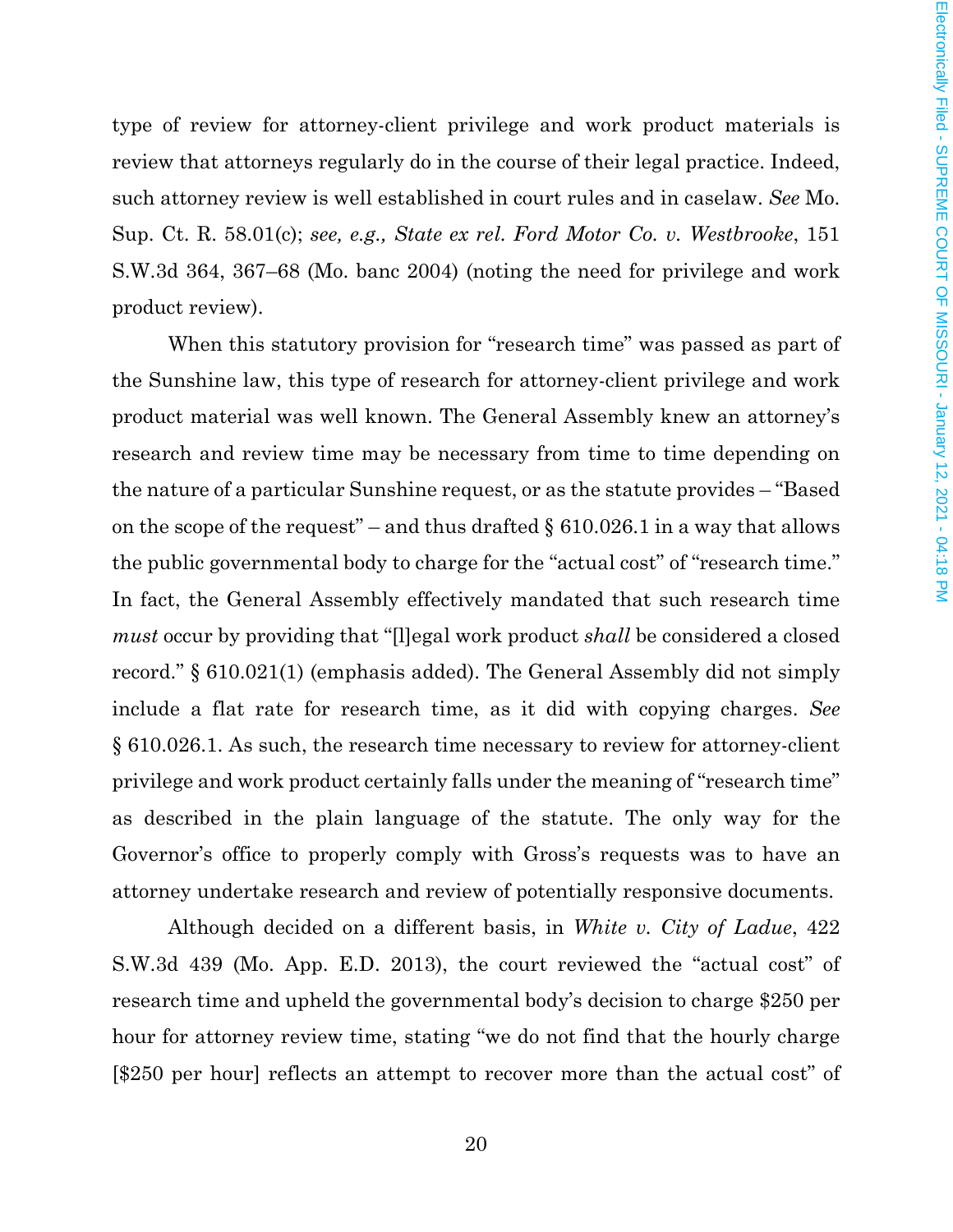attorney review time. *Id.* at 451-52 & n.10. Attorney review time in *White*  represented an "actual cost" to the city because the Sunshine requests related to future litigation. Here, an attorney's review time is needed to comply with Gross's Sunshine law request based on the contents of the records sought, thus recovering the actual costs of an attorney's review time is entirely appropriate, as well as authorized under the Sunshine law. Given the probability that public governmental bodies were likely to receive expansive requests for records, the Sunshine law is intended to protect taxpayers from having to pay the costs of such requests by passing the "actual cost" of the request back to the requesting party.

The Governor's office's *estimate* of \$40 per hour is consistent with the lowest-paid attorney on staff, as provided in the statute.<sup>[6](#page-20-0)</sup> (D7). The estimate of \$40 per hour is also far less than the \$250 per hour that was approved in *White* as an actual cost. 422 S.W.3d at 452. It is also substantially less than the \$75 hourly rate permitted for recovery against the State in agency proceedings.<sup>[7](#page-20-1)</sup> *See* §§ 536.085(4) & 536.087. Because the Sunshine law allows for a public governmental body to charge for the actual cost of research time of an employee in responding to a Sunshine law request, and because Gross's request required the research time of an attorney in the Governor's office, the statute

l

<span id="page-20-0"></span><sup>6</sup> Gross makes no claim, nor can he, that the \$40 rate for research time is not the "actual cost" or that it was not "using employees of the body that result in the lowest amount of charges for search, research, and duplication time." § 610.026.1(1). Not only was it an estimate, but the "actual cost of research time" is "[b]ased on the scope of the request." Here, the scope included attorney communications and materials.

<span id="page-20-1"></span><sup>7</sup> Moreover, the Sunshine law provides specific restrictions on the amounts that can be charged, not only requiring persons "that result in the lowest amount of charges for search, research, and duplication time," but also requiring that the persons doing those tasks be "employees of the body," as they were in this case.  $§ 610.026.1(1).$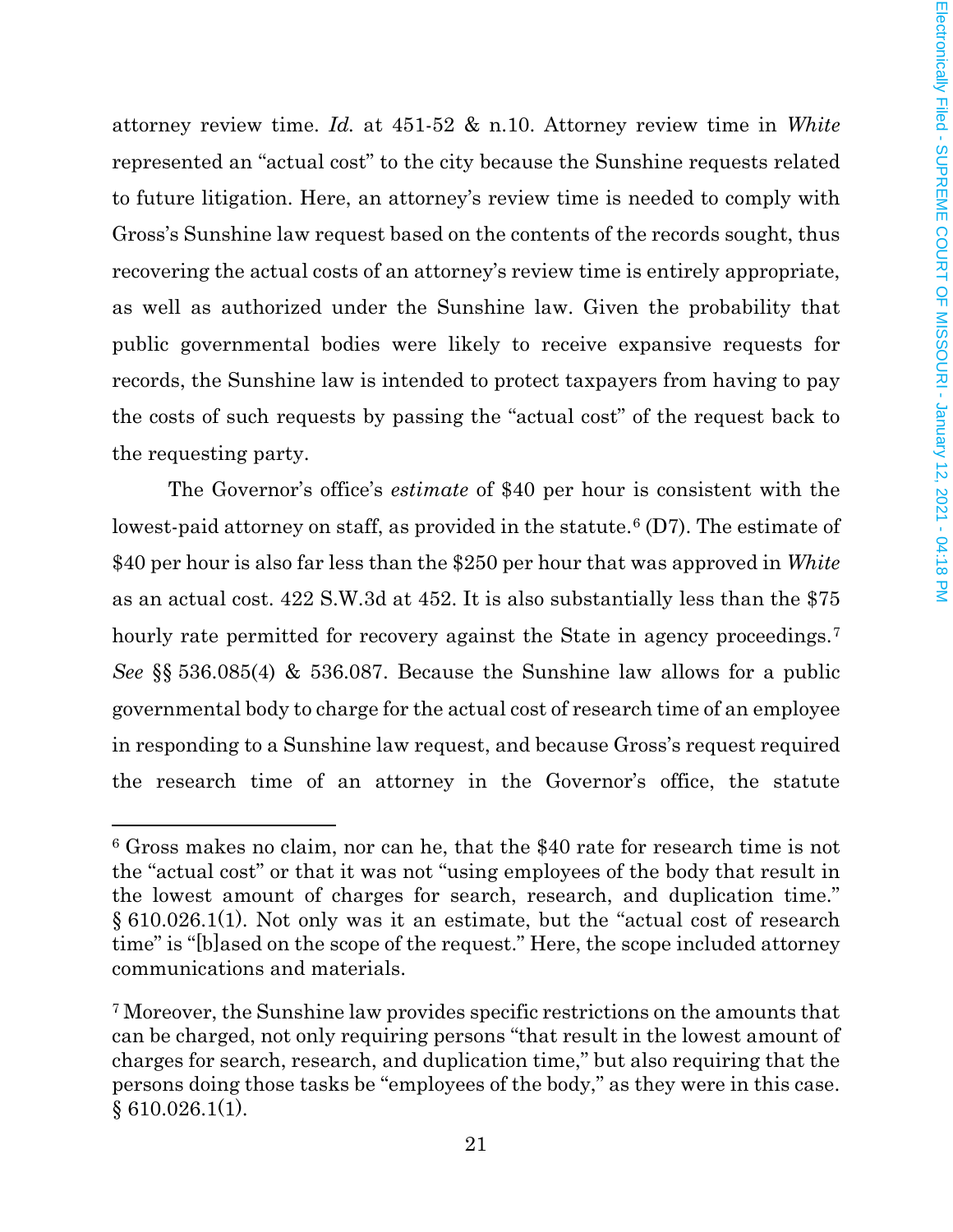contemplates situations in which the requestor will have to pay for that research time.

Gross now complains that he has "undertaken substantial costs" in this matter. But that did not need to be the case. He was quoted an *estimate* of \$3,618.40 and 120 business days to complete the request. Yet, instead of depositing that amount and receiving the documents more than two years ago, he decided to file a lawsuit and depose witnesses. Gross's lawsuit does not state a claim against the Governor's office under the plain language of the statute, and the circuit court was correct to dismiss Gross's claims as a matter of law.

# **2. The surrounding statutory provisions support the plain language authorizing the "actual cost" of attorney "research time."**

Despite the statutory definition and plain language of the statute, Gross claims attorney research time can never be charged because the Sunshine law should be interpreted in favor of allowing greater access to and affordability of public documents. A plain reading of Chapter 610 certainly demonstrates the General Assembly intended for greater access and transparency – but not at the expense of the taxpayer. This is why the requestor is expected to pay the fees and costs of responding to the request. This is evident throughout the language of § 610.026:

- Section 610.026.1(1) authorizes "Iffees for copying public records," including photocopying.
- Section 610.026.1(1) authorizes an "hourly fee for duplicating time."
- Section 610.026.1(2) authorizes "[flees for providing access to public records maintained on computer facilities, recording tapes or disks, videotapes or films, pictures, maps, slides, graphics, illustrations or similar audio or visual items or devices, and for paper copies larger than nine by fourteen inches."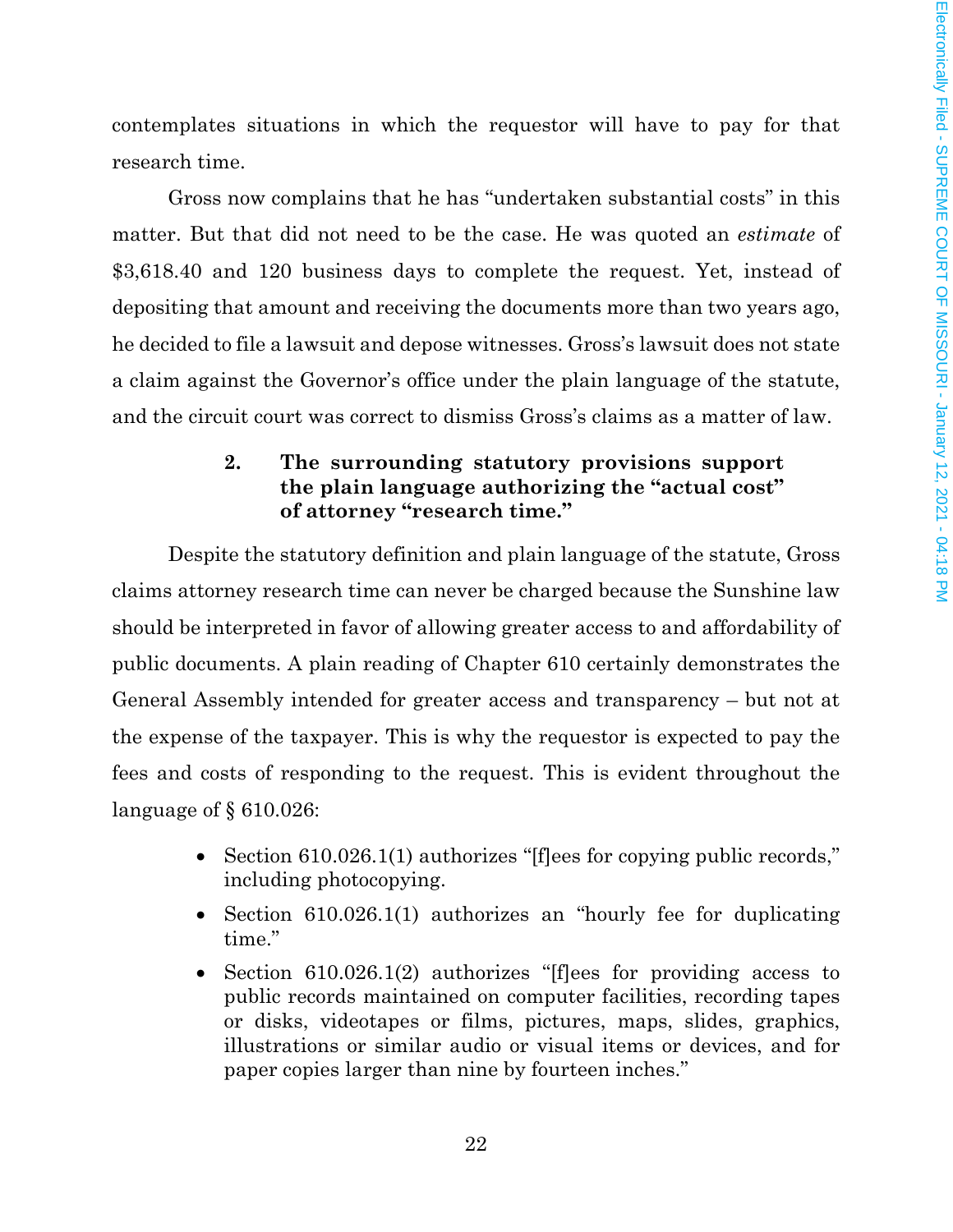- Section 610.026.1(2) authorizes charges for "the cost of copies" and "staff time."
- Section 610.026.1(2) authorizes charges for computer "programming, if necessary," as well as "the cost of the disk, tape, or other medium used for the duplication." Indeed, if computer "programming is required" then the government agency can charge the "actual costs of such programming." *Id.*
- Section 610.026.1(2) also authorizes "[flees for maps, blueprints, or plats that require special expertise to duplicate" at the "actual rate of compensation for the trained personnel required to duplicate such maps, blueprints, or plats."

The fees and costs associated with making public records available are not, in any sense, to make a profit or increase the budget of the relevant governmental body. In fact, the General Assembly limited fees and costs, never providing for more than "actual costs." § 610.026.1(1). Additionally, the resulting amounts collected by "each public governmental body of the state" is given to "the director of revenue for deposit to the general revenue fund of the state." § 610.026.3. As such, the beneficiary of the fees and costs associated with Sunshine law requests is the public.

### **3. The Governor's office "may" waive fees and costs, but is not required to do so.**

In the Sunshine law requests at issue, Gross acknowledges that he can be charged for the requests. (D3 & D9). He also pleads in his petition that a prior administration charged for an unspecified Sunshine law request. (D2, ¶ 47). Nevertheless, he argues that the Governor's office violated the Sunshine law by not waiving the fees and actual costs. That is not the case.

The Governor's office followed the Sunshine law precisely when it declined to waive the fees and costs associated with Gross's expansive and burdensome requests for more than 13,000 documents. Gross's claim that the Governor's office violated the Missouri Sunshine law by choosing not to waive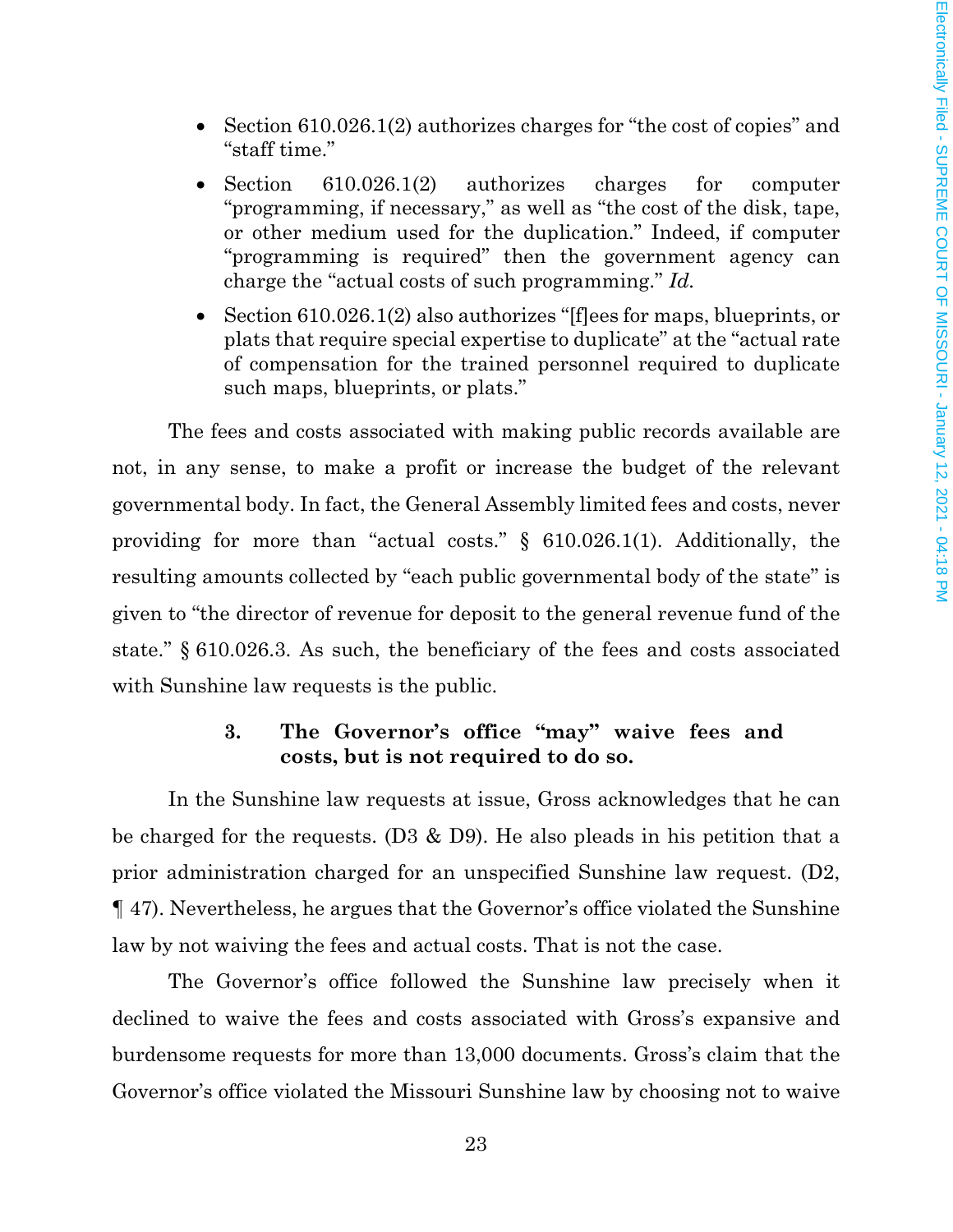all fees in response to his first Sunshine law request fails as a matter of law. Section 610.026.1(1), provides that "documents *may* be furnished without charge or at a reduced charge *when the public governmental body determines* that waiver or reduction of the fee is in the public interest." (Emphasis added).

The word "may" is permissive only, not mandatory. *See, e.g., State ex rel. Robison v. Lindley-Myers*, 551 S.W.3d 468, 474 n.4 (Mo. banc 2018) ("It is the general rule that in statutes the word 'may' is permissive only, and the word 'shall' is mandatory."); *Turner v. Sch. Dist. of Clayton*, 318 S.W.3d 660, 672 (Mo. banc 2010) (same); *Wolf v. Midwest Nephrology Consultants, PC*, 487 S.W.3d 78, 83 (Mo. App. W.D. 2016) (same). The use of the word "may" clearly and unambiguously indicates that the General Assembly intended for the statute to be permissive rather than mandatory. *Silvey v. Bechthold*, 499 S.W.3d 760, 763 (Mo. App. W.D. 2016).

Section 610.026.1(1) confers upon the Governor's office the discretion to waive or reduce costs and fees. It does not confer authority on the requestor to determine whether or not to waive or reduce fees, and whether such fee waiver or reduction is in the public interest. And "the courts of this state may not interfere with, or attempt to control, the exercise of discretion by the executive department in those areas where, as in this case, the law vests such right to exercise judgment in a discretionary manner with the executive branch of government." *Pruneau*, 652 S.W.2d at 289 (citing *State ex rel. State Highway Comm'n v. Sevier*, 97 S.W.2d 427, 428 (Mo. banc 1938), and *Selecman v. Matthews*, 15 S.W.2d 788, 789 (Mo. banc 1929)).

Gross cites no authority to support the proposition that a public governmental body *must* determine that a fee waiver is in the public interest merely because the Sunshine requestor says so, and such an interpretation plainly contradicts the language of § 610.026.1(1). Indeed, such a reading of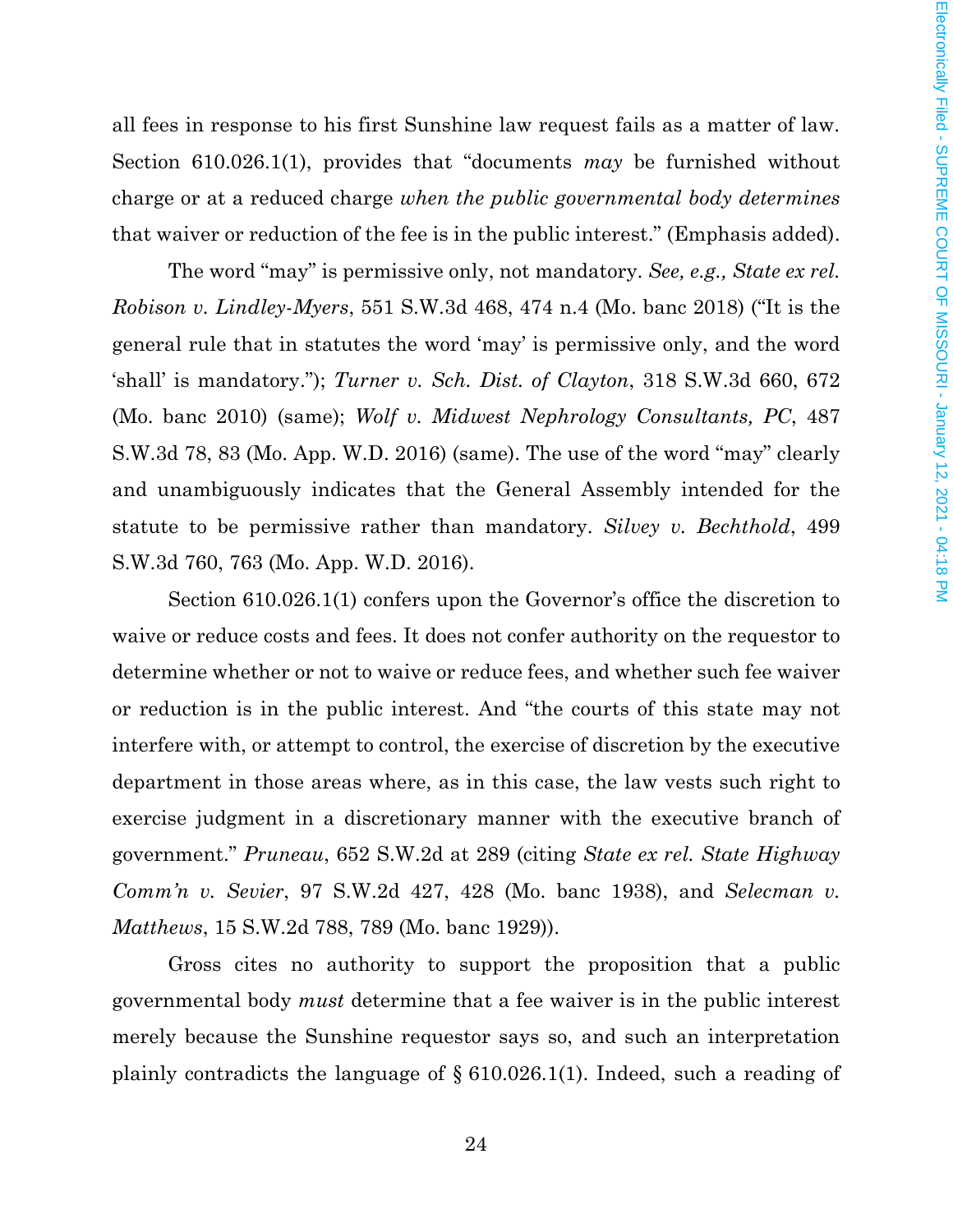the statute would eliminate the meaning behind the fee authorization provision of the statute, and cannot stand. *See State ex rel. Mo. Local Gov't Ret. Sys. v. Bill*, 935 S.W.2d 659, 666 (Mo. App. W.D. 1996) ("We should not interpret statutes in a way which will render some of their phrases to be mere surplusage.").

The plain language of § 610.026.1(1) authorizes the Governor's office to charge the "actual cost" for "research time" of all responsive public records, whether written or electronically stored as statutorily defined under § 610.010(6), including the research time of the lowest paid attorney on its staff. Attorney research time was necessary and appropriate in this case because Gross's first Sunshine law request sought extensive records, including "[a]ny and all records, communications, documents, emails, reports, and other material" from multiple attorneys. As such, the Governor's office provided an estimate of the "actual cost" for "research time," and decided not to waive the costs of such an expansive request, for which it has sole discretion. There can be no violation of the Sunshine law under these circumstances, and the circuit court was correct to dismiss as a matter of law.

### **B. The Sunshine Law Authorizes an Estimate of Time to Respond to a Request.**

In addition to his claim that the Governor's office should not be permitted to charge the "actual cost" of "research time," Gross complains that the Governor's office violated the law by giving him an estimated completion time instead of a specific day. This claim fails as a matter of law. The law requires the records custodian to give an "explanation of the cause for further delay and the place and earliest time and date that the record will be available for inspection." § 610.023.3.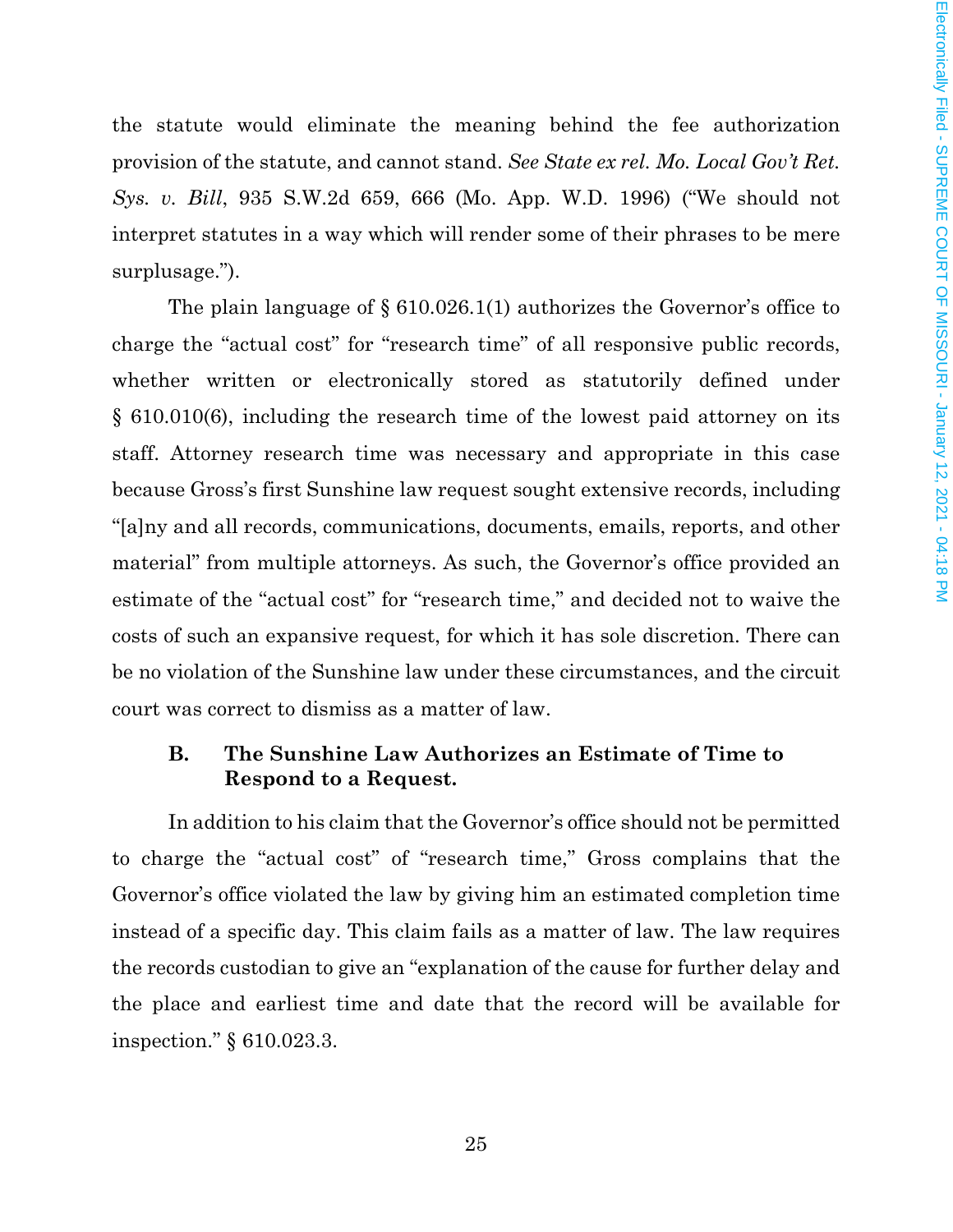Here, the 120 business days the Governor's office provided to Gross was an appropriate *estimate* of time, not the actual time spent on fulfilling his request. Gross requested an estimate before proceeding, and there was no way to know whether Gross was going to pursue the records given the volume of his request. Thus, no time was ever actually accrued because Gross elected to initiate the present litigation instead of working toward the completion of his request by providing any deposit of the actual costs to complete the request. As the Court concluded in *White*, a public governmental body does not violate the Sunshine law merely because it estimates a certain amount of time to complete a Sunshine request. *White*, 422 S.W.3d at 452-53.

Furthermore, the 120 business days the Governor's office provided to Gross as an estimate was reasonable as a matter of law, given the voluminous and complex scope of Gross's Sunshine request. The Governor's office had identified 13,659 documents potentially responsive to Gross's first Sunshine law request, and estimated 120 business days to research and process all these documents, based on a review rate of 150 documents per hour at 10% of that employee's time. (D5). There is no authority whatsoever that shows dedicating such time to research and review in response to such a large request is a violation of the Sunshine law, because no such authority exists. As such, the circuit court correctly dismissed the petition and should be affirmed.

## **C. Closed and Privileged Material Can Be Redacted From Responsive Documents.**

In his second Sunshine law request, Gross made only one request:

Any and all records, communications, documents, emails, reports, and other material sent by or to Office of the Governor's staff, advisors, contractors, or other agents involving the Office of the Governor's response or plans to respond to the Sunshine Requests sent to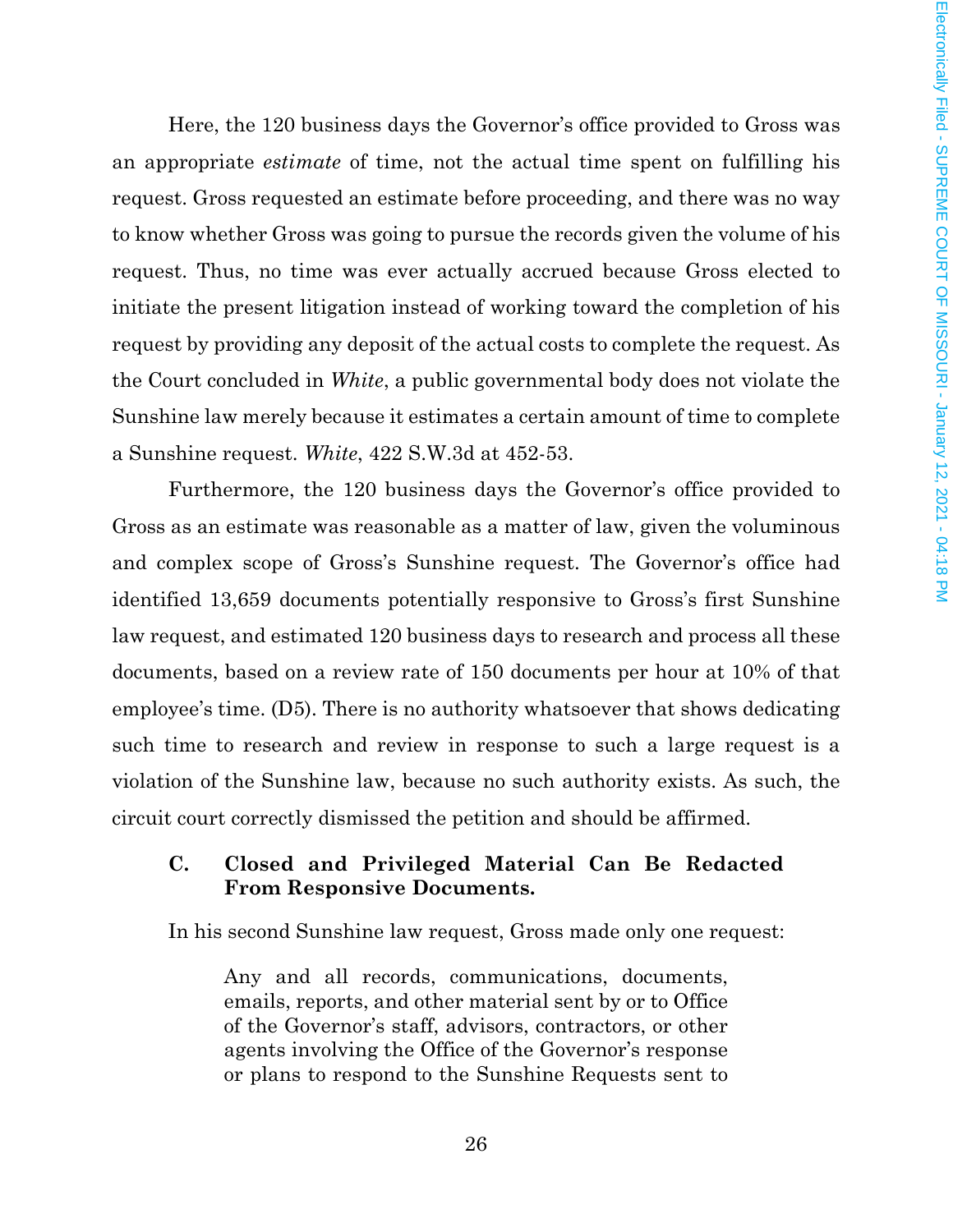the Office of the Governor by Elad Gross dated August 18, 2018.

(D9). The Governor's office responded to this request, which generated only 57 *pages*. The documents were provided with minimal redactions on two pages, as authorized by the Sunshine law. Gross, however, claims that the Governor's office violated the Sunshine law by redacting limited portions of two pages. His claim fails as a matter of law.

The mere fact of redaction itself fails to state a violation of the Sunshine law because redaction is authorized under the Sunshine law. *See, e.g.,*  §§ 610.100.3 (authorizing the redaction of information from investigative reports to protect safety of victims and witnesses); 610.100.4 (similar); 610.100.5(5)(e) (authorizing the redaction of "personally identifiable features or other sensitive information" from mobile video recordings or public reports); 610.225.2 (authorizing the redaction of tax credit records); 610.024.1 (authorizing the redaction of closed materials from documents that contain a mixture of open and closed materials); and 610.021(1) (authorizing the closure of "any confidential or privileged communications between a public governmental body or its representatives and its attorneys").

What is more, the second Sunshine law request clearly involved privileged and closed communications, since the requested documents involved multiple attorneys. Furthermore, on the face of the two pages at issue, there is reference to the Attorney General, and two of the Governor's legal counsel are copied on the email. It is clear from the face of the documents that they involved privileged and closed materials, and the redactions were limited to only those privileged and closed portions of the materials. Gross never argued for a burden shifting and never requested *in camera* review of the two redactions in the circuit court. Without alleging more, Gross has failed to state a claim, and the circuit court was correct to dismiss the claim.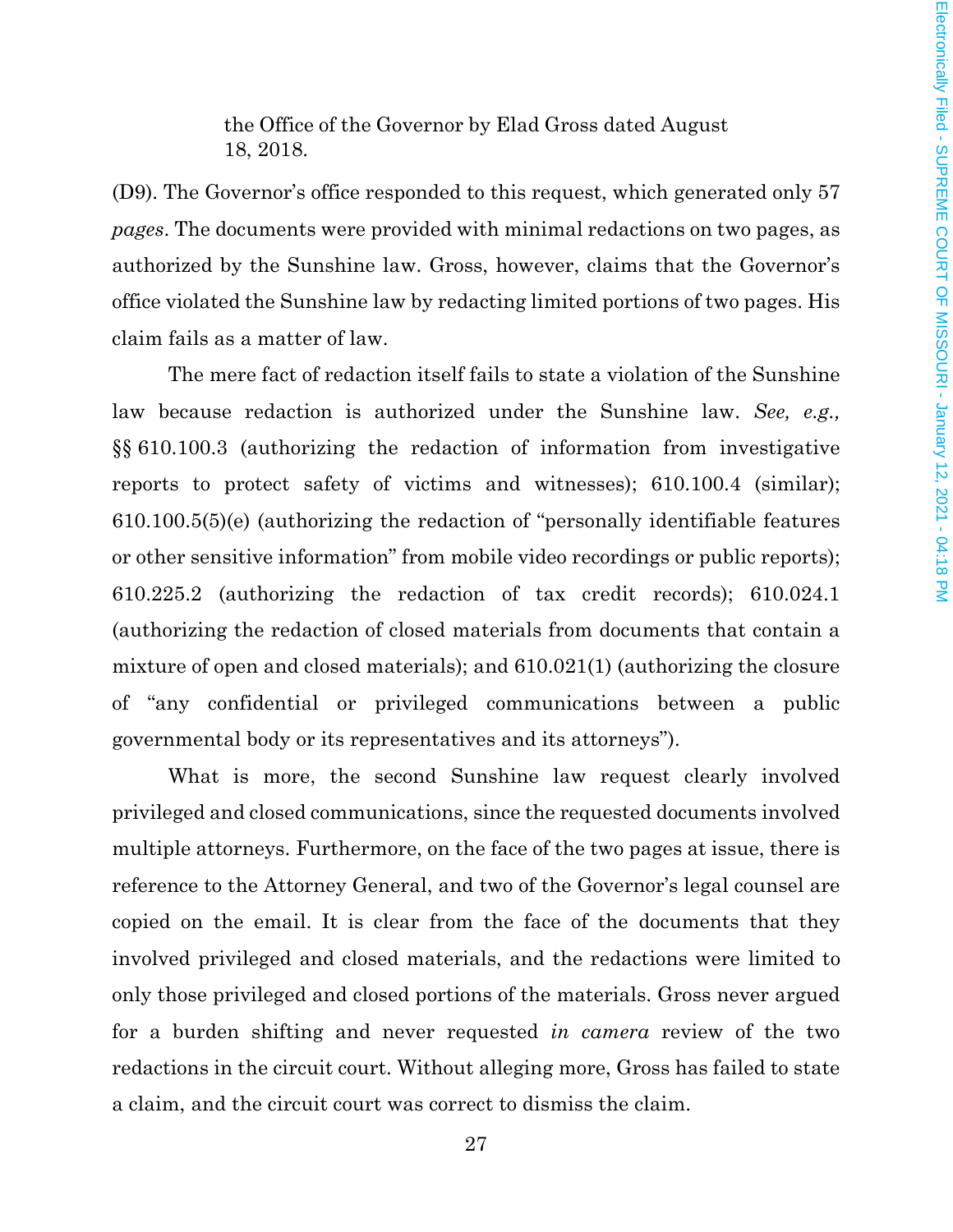## **D. There Was No Knowing or Purposeful Violation of the Sunshine Law.**

Finally, even if Gross had properly alleged a violation of the Missouri Sunshine law, he failed to state a claim that the Governor's office "knowingly" or "purposefully" violated the Sunshine law.

To state a claim for penalties under the Sunshine law, Gross must plead and prove the Governor's office either knowingly or purposefully violated the Sunshine law. *See* §§ 610.027.3 & 610.027.4. To purposefully violate the Sunshine law, a public governmental body must exhibit a conscious design, intent, or plan to violate the law and do so with awareness of the probable consequences. *Spradlin v. City of Fulton*, 982 S.W.2d 255, 262 (Mo. banc 1998). Engaging in conduct reasonably believed to be authorized by statute does not amount to a knowing or purposeful violation. *R.L. Polk & Co. v. Mo. Dep't of Revenue*, 309 S.W.3d 881, 886 (Mo. App. W.D. 2010); *White*, 422 S.W.3d at 452- 53.

Courts routinely strike or dismiss threadbare, speculative, and conjectural allegations of conspiracy. *See, e.g., Exec. Bd. of Missouri Baptist Convention v. Windermere Baptist Conference Ctr.*, 280 S.W.3d 678, 699 (Mo. App. W.D. 2009) ("The Convention's allegations of so-called actions, agreements, and conspiracy … are vague and insufficient. Such allegations must be supported by facts. Missouri is a fact-pleading state"); *Magee v. Hamline University*, 747 F.3d 532, 536 (8th Cir. 2014) (affirming the dismissal of a fraud claim because Magee did not plead any specific facts plausibly connecting any concerted action to her termination); *Gibson v. Brewer*, 952 S.W.2d 239, 245 (Mo. banc 1997) ("The trial court properly dismissed the conspiracy count for failure to state a claim upon which relief can be granted" because the allegations "do not support the inference of a meeting of the minds"); *Amesquita v. Gilster-Mary Lee Corp.*, 408 S.W. 293, 304 (Mo. App.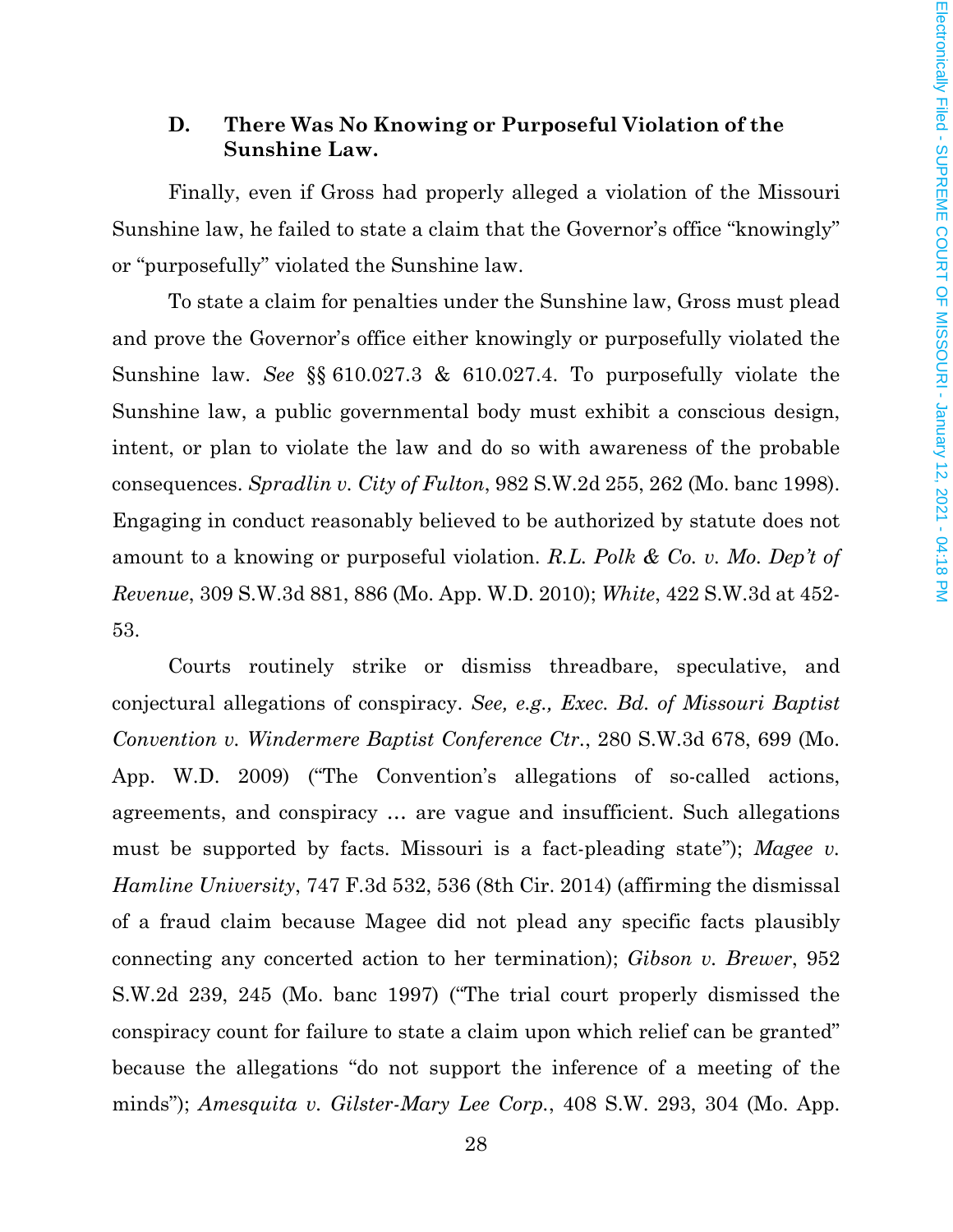W.D. 2013) (affirming dismissal because plaintiff's civil conspiracy claims failed to allege any unlawful objective, an essential element of civil conspiracy); *Messman v. Riss & Co.*, 255 S.W.2d 80, 83 (Mo. App. 1953) ("There was no causal connection between the illegal operation of the trucks without permits and the granting of credit to Vallow and Mielke; and Riss & Company's motion to strike the conspiracy charge from the petition was therefore properly sustained").

Here, Gross's petition makes threadbare assertions of knowing and purposeful violations of the Sunshine law. And there is no connection between Gross's alleged facts and whether the Governor's office knowingly and purposefully violated the Sunshine law. Gross's allegations amount to nothing more than a conspiracy theory that is far more vague and insufficient than those facts mentioned in the above cases where the courts held the petitions failed to state a claim.

# **II. New Claims and Legal Theories Raised for the First Time on Appeal Are Waived – Responding to Appellant's Points V, VIII, IX, and X.**

Before analyzing whether Gross's points on appeal are legally supported, it is essential to determine whether Gross even made or preserved all the claims he now argues on appeal. The petition in this case alleged certain violations of Missouri's Sunshine law under chapter 610. Gross did not raise any constitutional claims in his petition or in the circuit court, and he also did not seek a burden shifting or *in camera* review of the redacted records provided to him by the Governor's office – all arguments and alleged errors he raised for the first time on appeal. These new claims and legal theories are, therefore, waived and are not proper for consideration on appeal.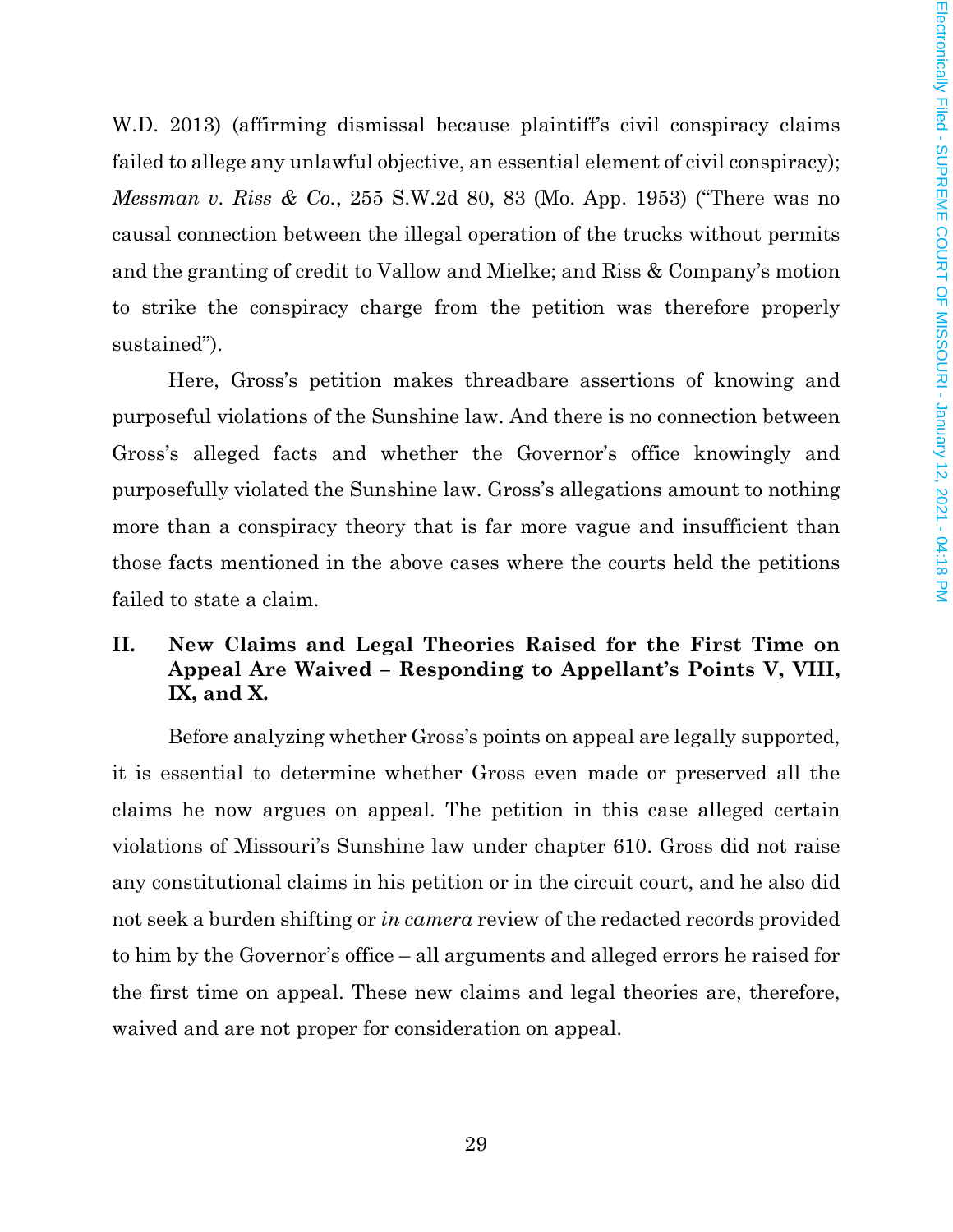### **A. New Legal Theories, Raised for the First Time on Appeal, Are Not Preserved for Appellate Review.**

Gross seeks to broaden his actual claims with new legal theories on appeal not raised before the circuit court. For example, in Point V, Gross argues for the first time that the circuit court erred because "the trial court improperly left the burden of persuasion on Appellant instead of shifting it to Respondents." Appellant's Sub. Br. p. 30. He further argues that the burden of persuasion should have "shifted to Respondents to provide an appropriate explanation of why the public records needed to be redacted," and he cites a case in which the circuit court conducted *in camera* review of records. *Id.* at 30 & 31. Of course, Gross does not identify where this issue was raised and preserved below, as he is required to do under Missouri Supreme Court Rule. *See* Mo. Sup. Ct. R. 84.04(e) and 84.13(a). That is because it was not. Nowhere in the circuit court – in his petition, briefing, or arguments – did Gross ever raise the issue of a shifting burden of persuasion or *in camera* review of redacted records.

The law is clear and longstanding – a theory will not be considered on appeal when that theory was not pleaded or submitted to the circuit court. *See Walton v. U.S. Steel Corp.*, 362 S.W.2d 617, 620-21 (Mo. banc 1962); *Corning Truck and Radiator Service v. J.W.M., Inc.*, 542 S.W.2d 520 (Mo. App. E.D. 1976). An issue is not properly preserved for appeal when the party fails to allege and argue at trial the grounds asserted on appeal. *See State v. Lewis*, 243 S.W.3d 523, 524 (Mo. App. W.D. 2008) (citing *State v. Tisius*, 92 S.W.3d 751, 767 (Mo. banc 2002)). Although Gross seeks to broaden his claims on appeal, an appellant cannot broaden or change allegations of error on appeal. *See State v. Lewis*, 243 S.W.3d at 524 (citing *State v. Cartwright*, 17 S.W.3d 149, 154 (Mo. App. E.D. 2000)).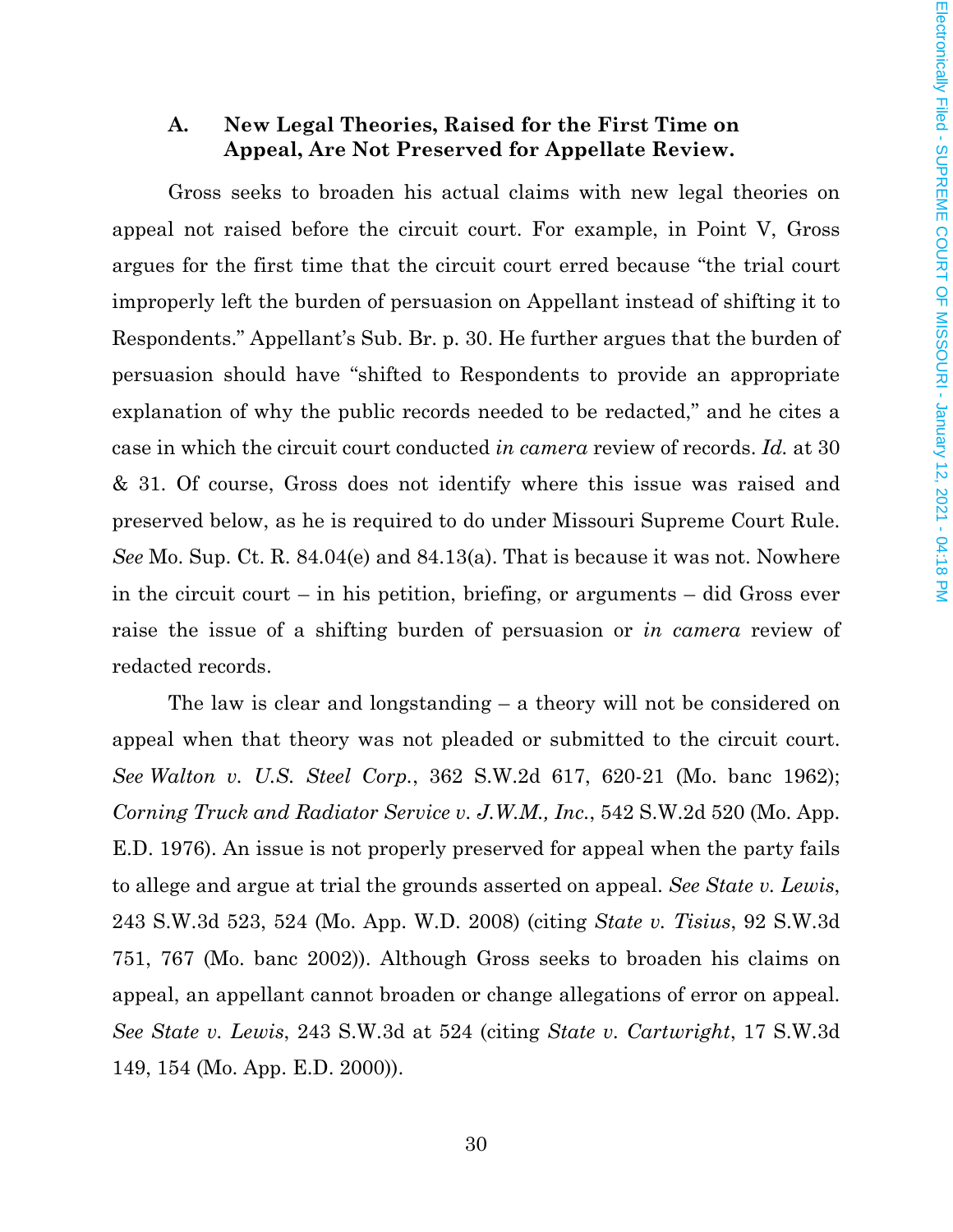A fundamental precept of appellate review is that a party is bound by the theory of the case and the grounds for relief as presented to the circuit court. *Johnson v. Debyle*, 312 S.W.3d 460, 463 (Mo. App. S.D. 2010). For example, a plaintiff who brought an action solely on the theory of wrongful garnishment is precluded from asserting, on appeal, a theory of prima facie tort. *See McGlothin v. Eidelman & Traub, Inc.*, 733 S.W.2d 851 (Mo. App. E.D. 1987); *see also Hagler v. J.F. Jelenko & Co.*, 719 S.W.2d 486 (Mo. App. W.D. 1986) (where the appellate court refused to consider the claim that ERISA was violated when a terminated employee did not receive payment of benefits, because the case had been pled and tried solely as a common law claim for breach of contract).

Similar to his new arguments in Point V, Gross raises new legal theories in Points VIII and IX. He argues the circuit court erred because he was "treated differently than previous requesters" of records from the Governor's office.<sup>[8](#page-30-0)</sup> Appellant's Sub. Br. pp. 34 & 35. Once again, he does not identify where this issue was raised and preserved below, as he is required to do by Missouri Supreme Court Rule. Mo. Sup. Ct. R. 84.04(e) and 84.13(a). It is not alleged in the petition and it is not in his arguments in response to the motion for judgment on the pleadings.

Gross's claims of different treatment are also untrue based on his own allegations. Gross alleges, for example, that a *prior* administration charged \$1[9](#page-30-1) per hour for records research and review.<sup>9</sup> (D2, ¶ 47). Never, however, does

l

<span id="page-30-0"></span><sup>8</sup> In Point VIII, Gross states the circuit court erred because he was "treated differently than previous requesters." He makes no claim or argument, however, about how he was treated differently. Thus, his argument does not even support his point relied on.

<span id="page-30-1"></span><sup>&</sup>lt;sup>9</sup> In support of this allegation, Gross cites to an exhibit that does not support or even mention the alleged facts.  $(D2, \P 47 \text{ (citing Ex. 7, p. 6)}).$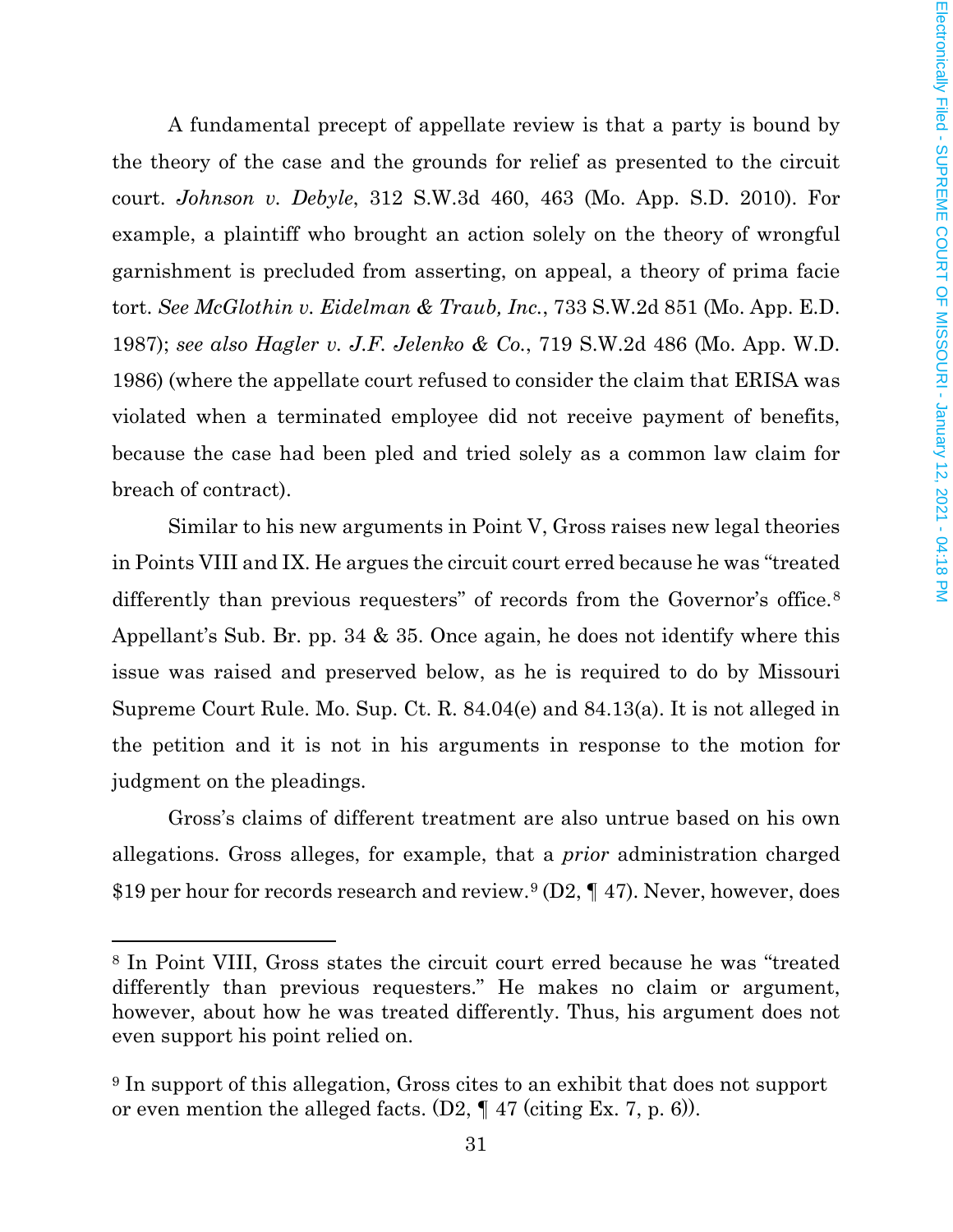he allege in his petition that it is a violation of the Sunshine law for different administrations at different times for different requests to charge different amounts per hour. That is because it is not.

Under both Supreme Court rules and well-established case law, appellate courts are limited to a review of claims and theories that were first raised before the circuit court. By raising new claims and theories for the first time on appeal, Gross is attempting to stack up new legal theories that either did not occur to him when his case was before the circuit court, or that he chose to sit on and now bring out at a later time when he believes it is the more opportune moment or venue. Either way, Gross's delay in bringing these claims and theories denies the Governor's office the ability to have defended against such allegations at the circuit court level, and denies the circuit court the ability to hear and resolve such claims and theories. As such, they are not preserved for appeal and should be denied.

### **B. New Constitutional Claims, Raised for the First Time on Appeal, Are Waived.**

Recognizing the complete inadequacy of the actual claims in his petition, Gross's last point on appeal is an entirely new constitutional claim, neither alleged in his petition nor raised at any time in the circuit court. Gross claims for the first time that his constitutional rights under "the equal protection clauses and the due process clauses" of the Missouri and the United States constitutions have been violated. Appellant's Sub. Br. p. 37. He also advances the novel and unsupported theory that he has "a liberty interest in accessing public records." *Id.* at 39.

Nowhere (prior to his appeal brief) did Gross raise these claims or theories. A thorough reading of his petition uncovers no claim with respect to equal protection or due process rights, much less some unknown liberty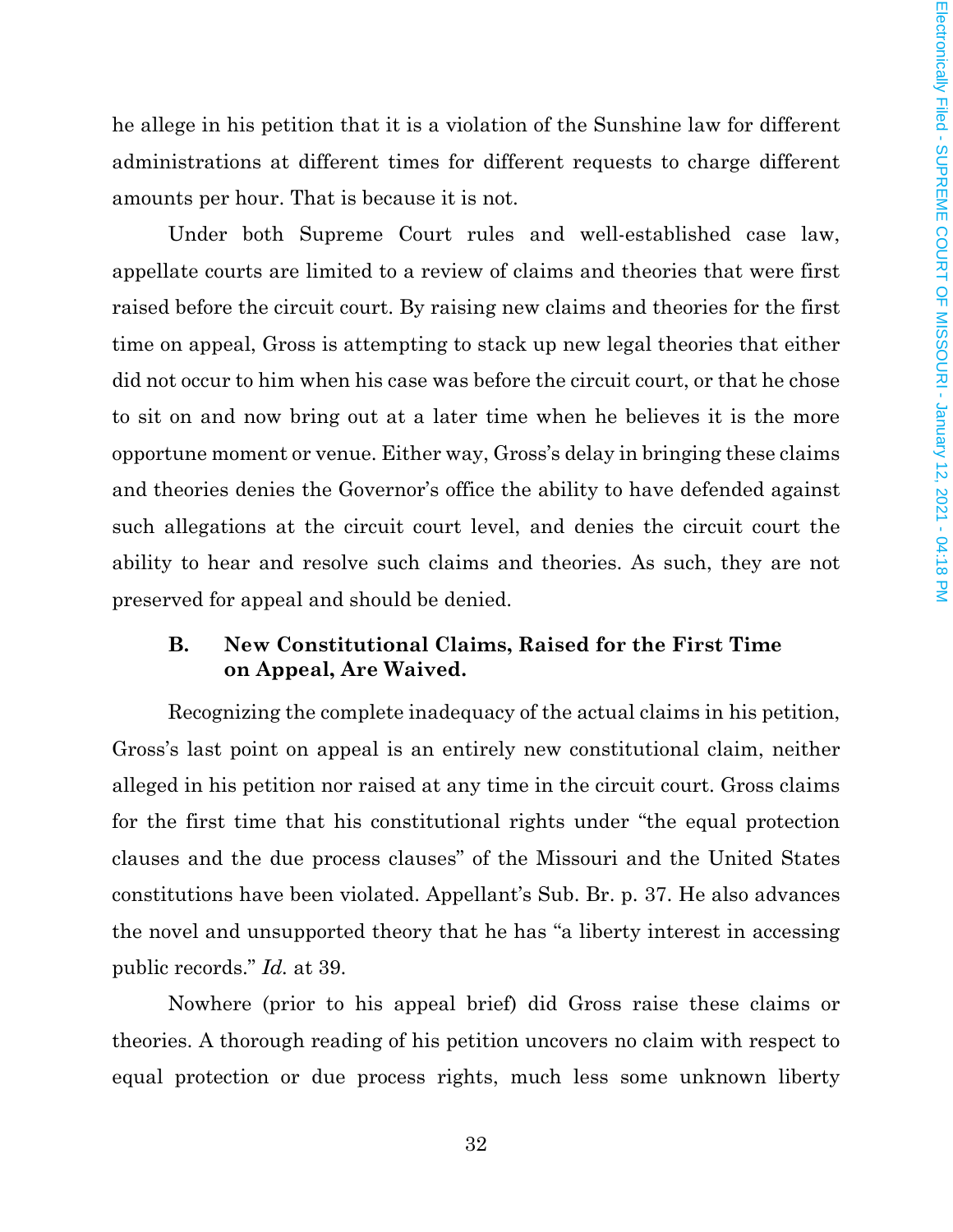interest. (D2). Indeed, there is not even a single citation to the Missouri Constitution or the United States Constitution in the petition. *Id.* He cites and alleges only supposed Missouri Sunshine law violations. *Id.* Likewise, Gross never cited or raised constitutional claims in his response to the motion for judgment on the pleadings. (D20). And he never sought to amend his petition to assert these claims. (D1). In short, Gross never advanced or suggested these claims – ever – yet they constitute one of his allegation of trial court error.

Courts have long held that constitutional issues are waived unless raised at the earliest possible opportunity consistent with orderly procedure. *Hollis v. Blevins*, 926 S.W.2d 683, 683 (Mo. banc 1996) (citing *Callier v. Dir. of Revenue*, 780 S.W.2d 639, 641 (Mo. banc 1989)). To raise a constitutional challenge properly, the party must:

> (1) raise the constitutional question at the first available opportunity; (2) designate specifically the constitutional provision claimed to have been violated, such as by explicit reference to the article and section or by quotation of the provision itself; (3) state the facts showing the violation; and (4) preserve the constitutional question throughout for appellate review.

*Mayes v. Saint Luke's Hosp. of Kansas City*, 430 S.W.3d 260, 266 (Mo. banc 2014) (quoting *United C.O.D. v. State*, 150 S.W.3d 311, 313 (Mo. banc 2004)). If the constitutional question is not raised at the earliest moment that good pleading and orderly procedure admit, it is waived. *Century 21 v. City of Jennings*, 700 S.W.2d 809, 810 (Mo. banc 1985); *see also Murphy v. Timber Trace Ass'n*, 779 S.W.2d 603, 606 (Mo. App. W.D. 1989).

Gross failed to satisfy any of the requirements for preserving constitutional issues as laid out in *Mayes*. He did not raise the constitutional issues of due process or equal protection at the first opportunity available to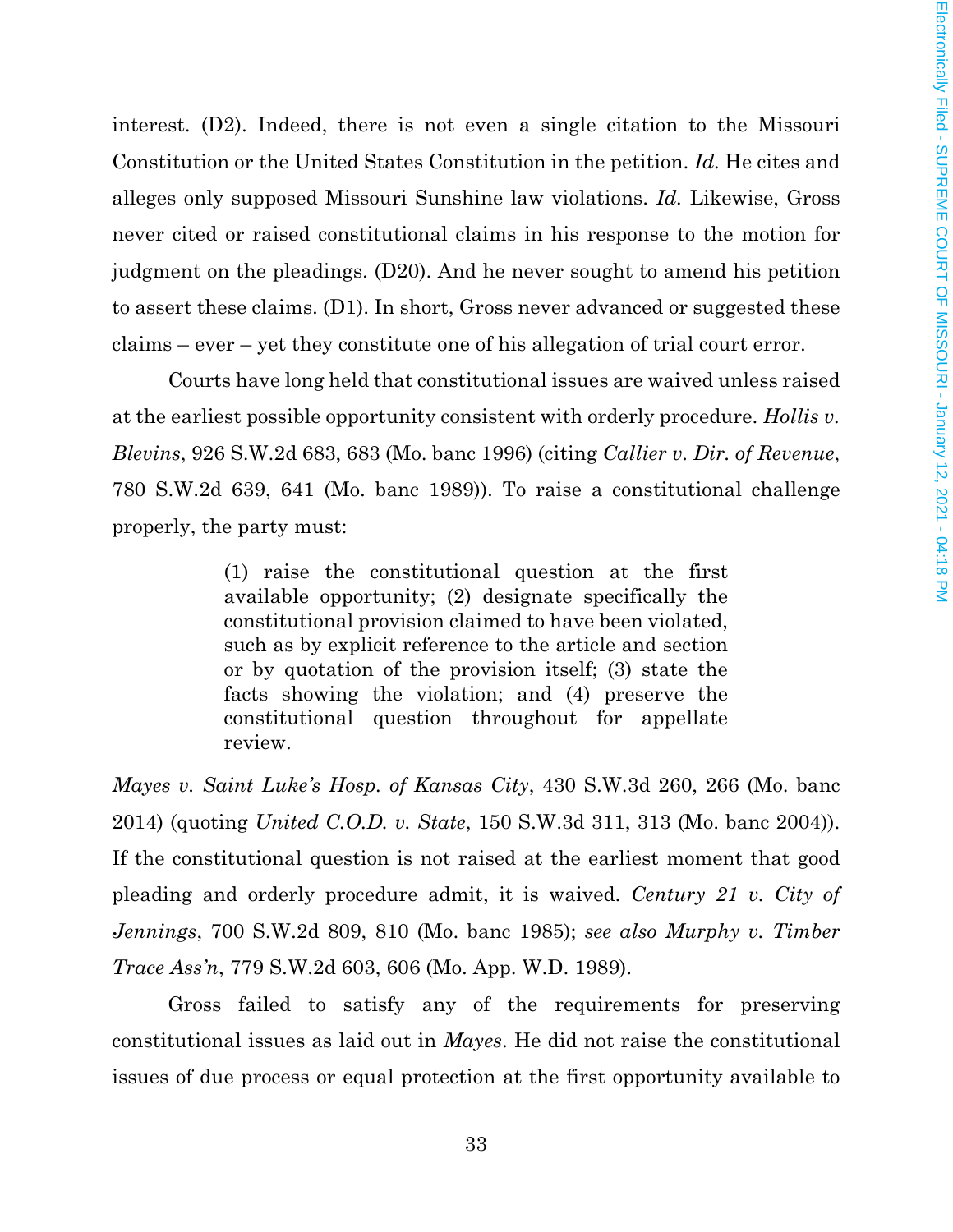him because he did not raise these issues anywhere in the record before the circuit court. He did not even cite a single provision of the Missouri Constitution or the United States Constitution. Because these constitutional claims were never advanced or even mentioned before the circuit court, they certainly were not preserved for appellate review.

Furthermore, by rule, allegations and claims not presented to or expressly decided by the circuit court are not considered in any appeal. *See* Mo. Sup. Ct. R. 84.13(a). The rules are specific, in fact, that "[f]or each claim of error, the argument shall also include a concise statement describing whether the error was preserved for appellate review; if so, how it was preserved." Mo. Sup. Ct. R. 84.04(e). Of course, Gross does not, and cannot, describe whether the error was preserved or how it was preserved because he never raised these claims before. Gross has completely waived his ability to raise any constitutional claims by not bringing them before the circuit court at the earliest opportunity, and thus is precluded from bringing them now.

Not only did Gross fail to raise these constitutional theories and claims before the circuit court, they are also patently wrong. The Missouri Sunshine law exists as a statute created by the Missouri General Assembly, and thus operates to confer only the rights and privileges that are specifically provided within its terms. Gross conflates the provisions of the Missouri Sunshine law with being granted a liberty interest by both the Missouri Constitution and the United States Constitution, which is simply incorrect. Gross cites nothing for this proposition, and no court has ruled that individuals have a constitutional right to, or liberty interest in, access to the government's public records. There is a right, to be sure, but it is statutory, not constitutional.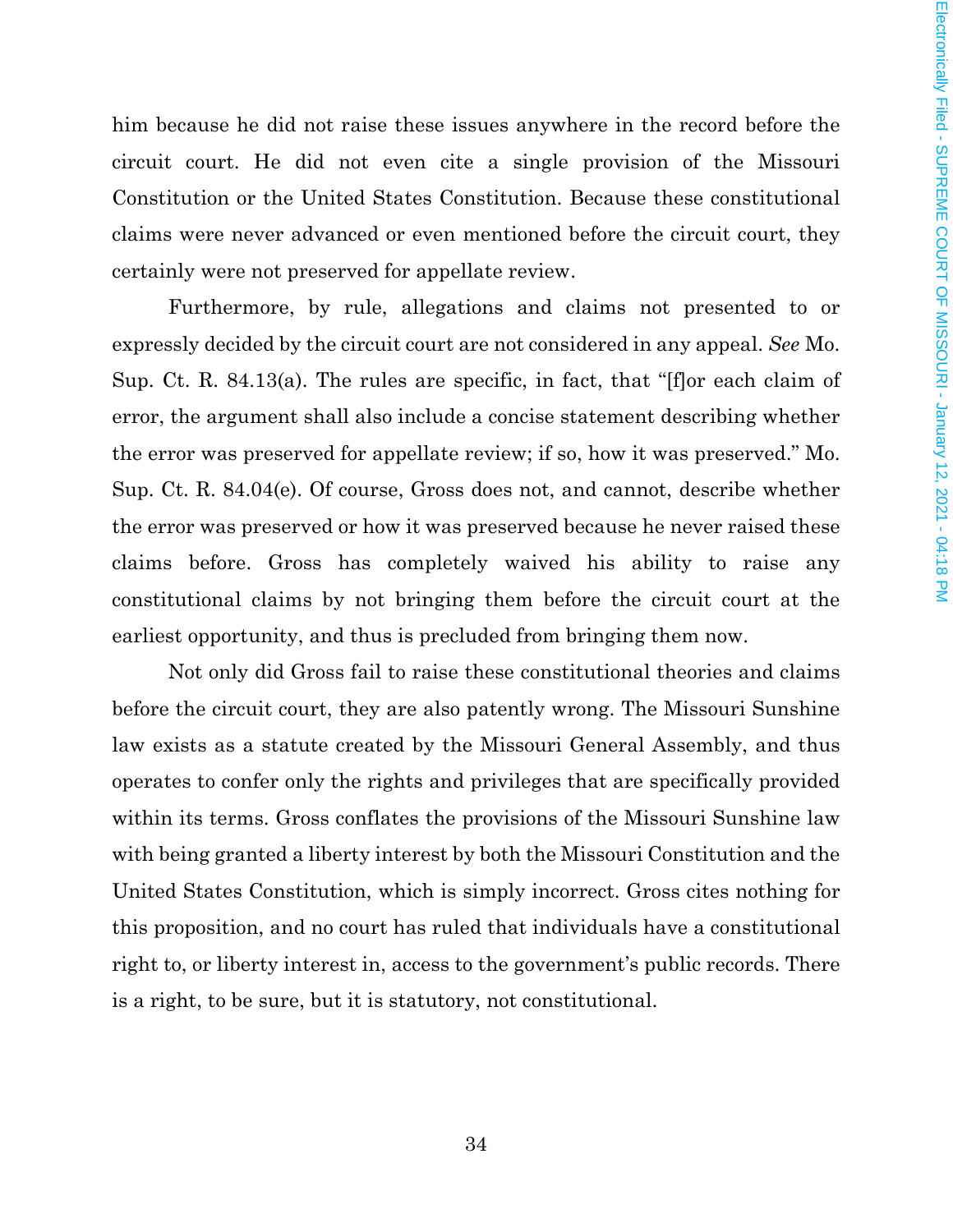# **CONCLUSION**

For the foregoing reasons, this Court should affirm the judgment of the circuit court sustaining the motion for judgment on the pleadings and dismissing the petition in this case.

Respectfully submitted,

ERIC S. SCHMITT Attorney General

*/s/ Jeremiah J. Morgan* Jeremiah J. Morgan, #50387 Deputy Attorney General – Civil R. Jake Schmidt, #71156 Assistant Attorney General P.O. Box 899 Jefferson City, MO 65102 573-751-1800; (Fax) 573-751-5660 Jeremiah.Morgan@ago.mo.gov Jake.Schmidt@ago.mo.gov

*Attorneys for Respondents*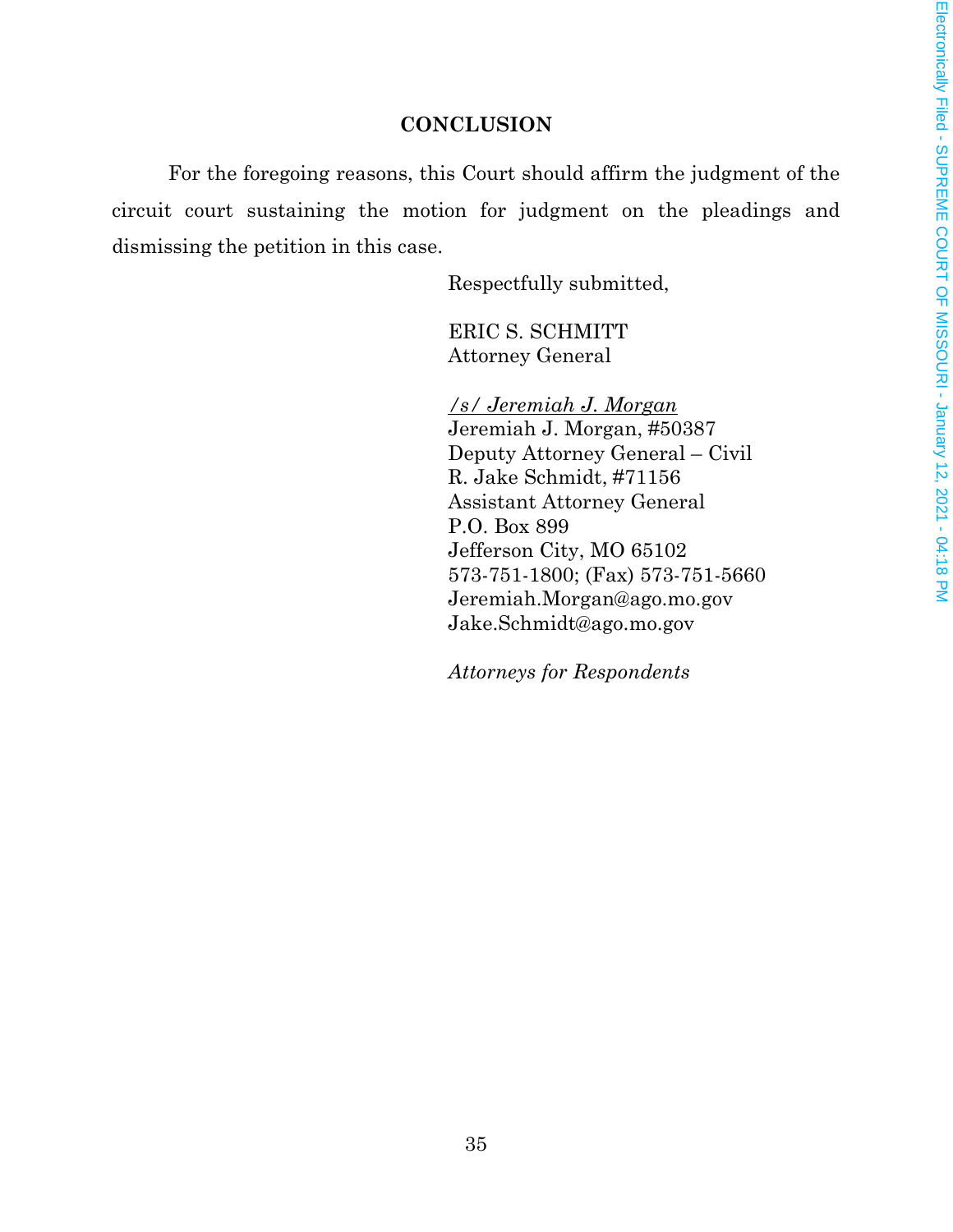## **CERTIFICATE OF COMPLIANCE WITH RULE 84.06**

The undersigned counsel for Respondents certifies that the foregoing brief includes the information required by Rule 55.03, and complies with the requirements contained in Rule 84.06.

Relying on the word count of the Microsoft Word program, the undersigned certifies that the total number of words contained in this brief is 9,261 words, which is within the applicable limitations on length set forth in Rule 84.06(b).

> /s/ *Jeremiah J. Morgan* Jeremiah J. Morgan Deputy Attorney General – Civil